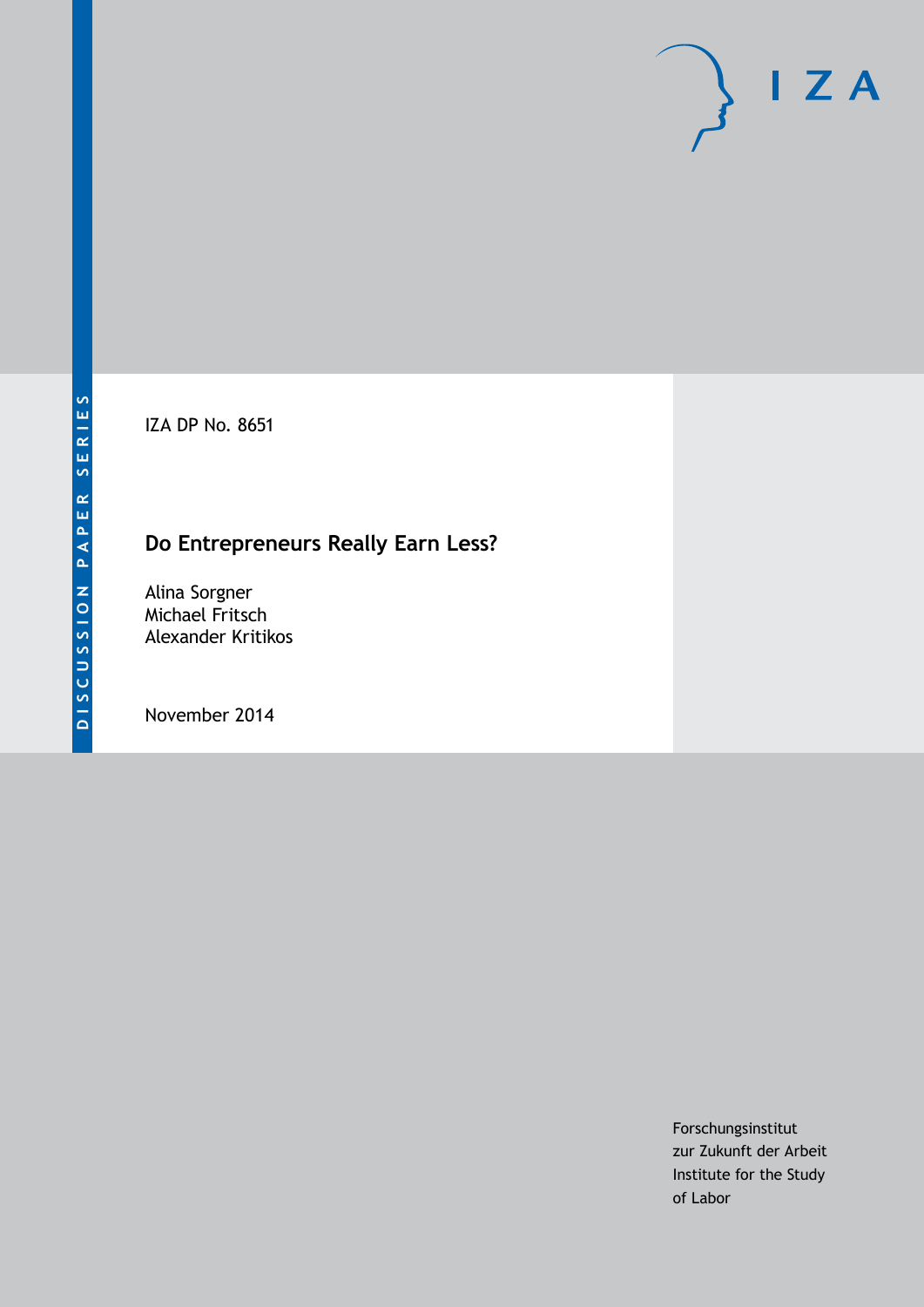# **Do Entrepreneurs Really Earn Less?**

# **Alina Sorgner**

*Friedrich Schiller University Jena*

## **Michael Fritsch**

*Friedrich Schiller University Jena and DIW Berlin*

### **Alexander Kritikos**

*DIW Berlin, University of Potsdam, IZA and IAB*

Discussion Paper No. 8651 November 2014

IZA

P.O. Box 7240 53072 Bonn Germany

Phone: +49-228-3894-0 Fax: +49-228-3894-180 E-mail: [iza@iza.org](mailto:iza@iza.org)

Any opinions expressed here are those of the author(s) and not those of IZA. Research published in this series may include views on policy, but the institute itself takes no institutional policy positions. The IZA research network is committed to the IZA Guiding Principles of Research Integrity.

The Institute for the Study of Labor (IZA) in Bonn is a local and virtual international research center and a place of communication between science, politics and business. IZA is an independent nonprofit organization supported by Deutsche Post Foundation. The center is associated with the University of Bonn and offers a stimulating research environment through its international network, workshops and conferences, data service, project support, research visits and doctoral program. IZA engages in (i) original and internationally competitive research in all fields of labor economics, (ii) development of policy concepts, and (iii) dissemination of research results and concepts to the interested public.

<span id="page-1-0"></span>IZA Discussion Papers often represent preliminary work and are circulated to encourage discussion. Citation of such a paper should account for its provisional character. A revised version may be available directly from the author.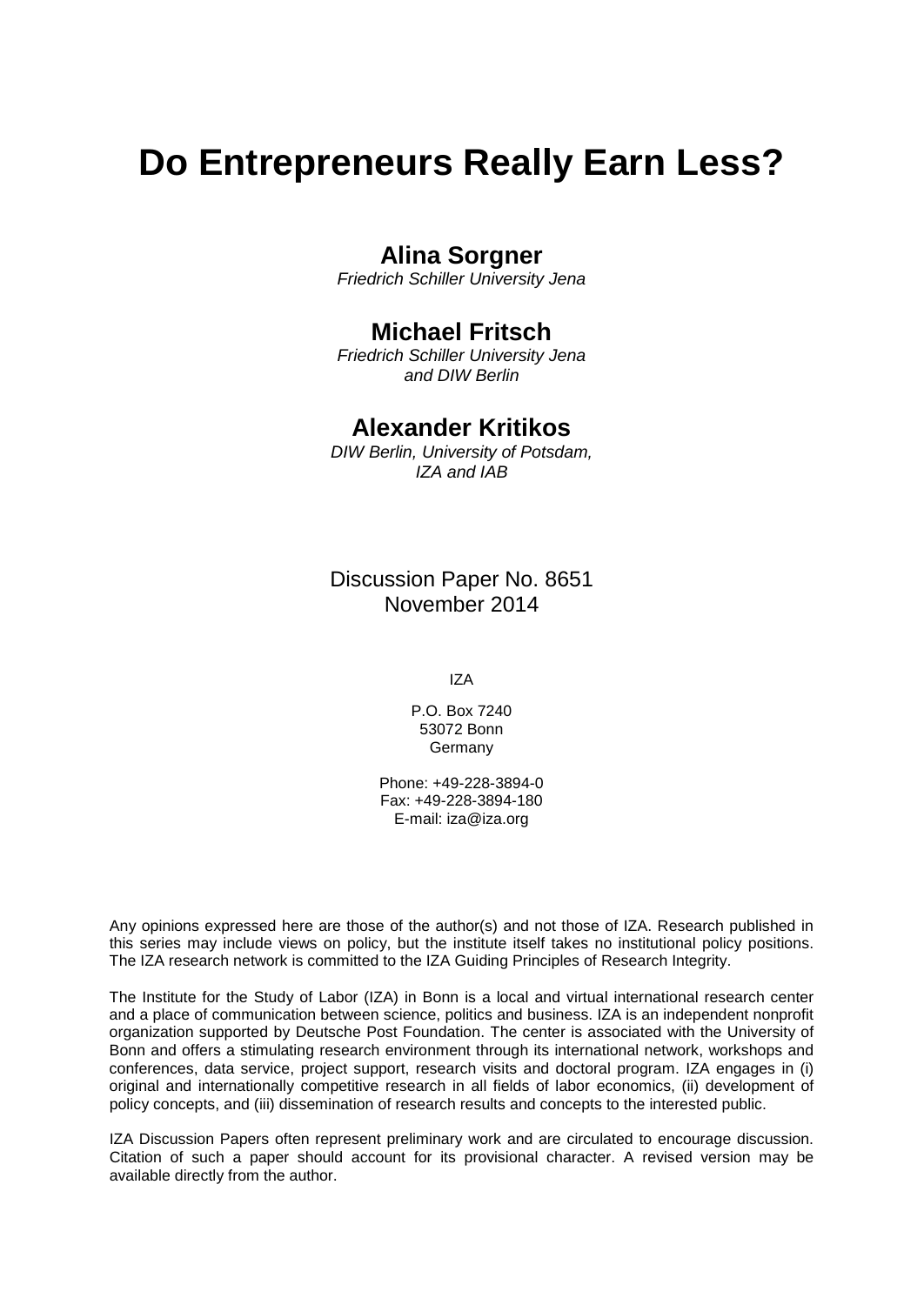IZA Discussion Paper No. 8651 November 2014

# **ABSTRACT**

# **Do Entrepreneurs Really Earn Less?[\\*](#page-1-0)**

Based on representative micro data for Germany, we compare the incomes of self-employed with those of wage workers. Our results show that the median self-employed entrepreneur with employees earns significantly more than the median salaried employee, while the median solo entrepreneur earns less. However, solo entrepreneurship pays for those with a university entrance degree but no further professional qualification as well as for those who were in the upper percentiles of the income distribution in their previous salaried job. Surprisingly, the variation in hourly incomes of solo entrepreneurs is higher than that of entrepreneurs with employees.

JEL Classification: L26, D22

Keywords: income, entrepreneurship, self-employment, start-ups, Germany

Corresponding author:

Alexander Kritikos DIW Berlin Mohrenstr. 58 10117 Berlin Germany E-mail: [akritikos@diw.de](mailto:akritikos@diw.de)

We gratefully acknowledge support of the Research Data Center of the German Statistical Offices of the Laender at the DIW Berlin. We are indebted to Tom Åstebro, Adam Lederer, Simon Parker, and participants of the "13th Interdisciplinary European Conference on Entrepreneurship Research" in Chur (Switzerland) and the yearly conference of the German Economic Association (Verein für Socialpolitik) 2014 in Hamburg (Germany) for their comments.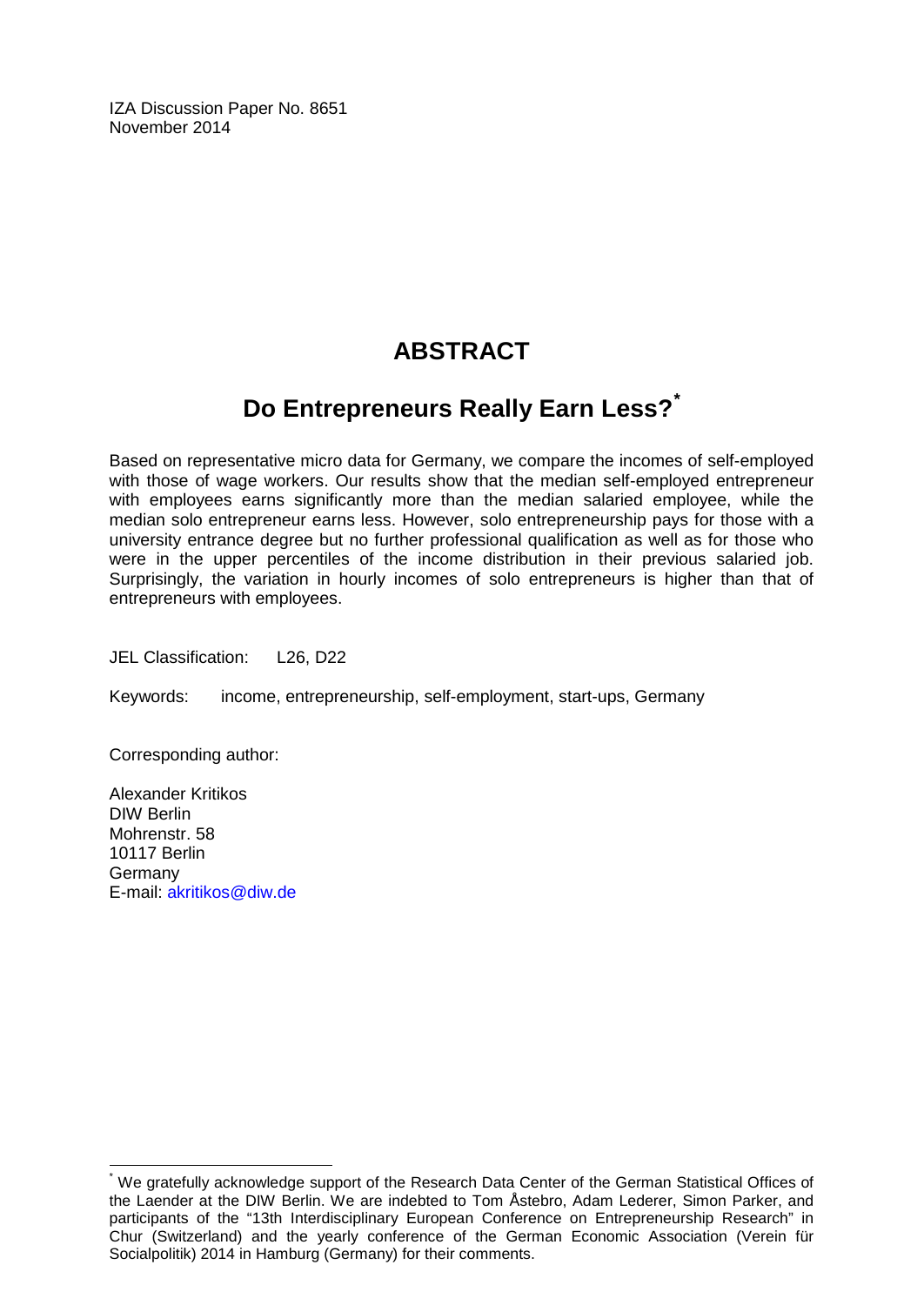#### **1. Introduction**

 $\overline{a}$ 

Owning a business is often associated with a promising way to become rich. Indeed, taking Germany as an example, 34 percent of the wealthiest people earned their money by running their own company. Only 8 percent became rich in an employee position. The rest, 58 percent, were born rich—simply inheriting a fortune (Manager Magazine 2013). But looking at the overall income distribution, the results are mixed for entrepreneurs in relation to paid employees. There seems to be agreement on three stylized facts, as established by Hamilton (2000). First, the median selfemployed person earns less than the median wage-employed.<sup>1</sup> Second, the variance in entrepreneurial incomes is considerably larger than that of paid employees. Third, only a tiny minority of business founders eventually become exceptionally rich (Henrekson and Sanandaji 2013).

The huge entrepreneurial premium for a minority of so-called superstars and the seemingly low return to most entrepreneurs has led to the question: Why do individuals remain self-employed if they could earn more in paid employment? Have they not given up hope of earning considerably more according to the biased expectations hypothesis (Koellinger, Minniti, and Schade 2007)? Do they derive non-pecuniary gains from entrepreneurship (Benz and Frey 2008)? Or do entrepreneurs systematically underreport their incomes (Åstebro and Chen 2014), and at the end of the day earn more than employed individuals?

We contribute to solving the entrepreneurial income puzzle by disentangling the heterogeneous group of entrepreneurs into subgroups. Using the representative data of the German Micro-Census, a survey of 800,000 individuals, we start by separately examining incomes of the selfemployed with employees (employers) and those of the solo self-employed.<sup>[2](#page-3-0)</sup> We then investigate the incomes of entrepreneurs depending on their socio-demographic, educational, and professional background.

 $1$  See Åstebro and Chen (2014) for an overview of later results; not all studies claim that entrepreneurs earn less than paid employees.

<span id="page-3-1"></span><span id="page-3-0"></span> $<sup>2</sup>$  In several countries the latter group has gained increasing importance (Fritsch, Kritikos</sup> and Sorgner 2012; van Stel, Scholman and Wennekers 2012).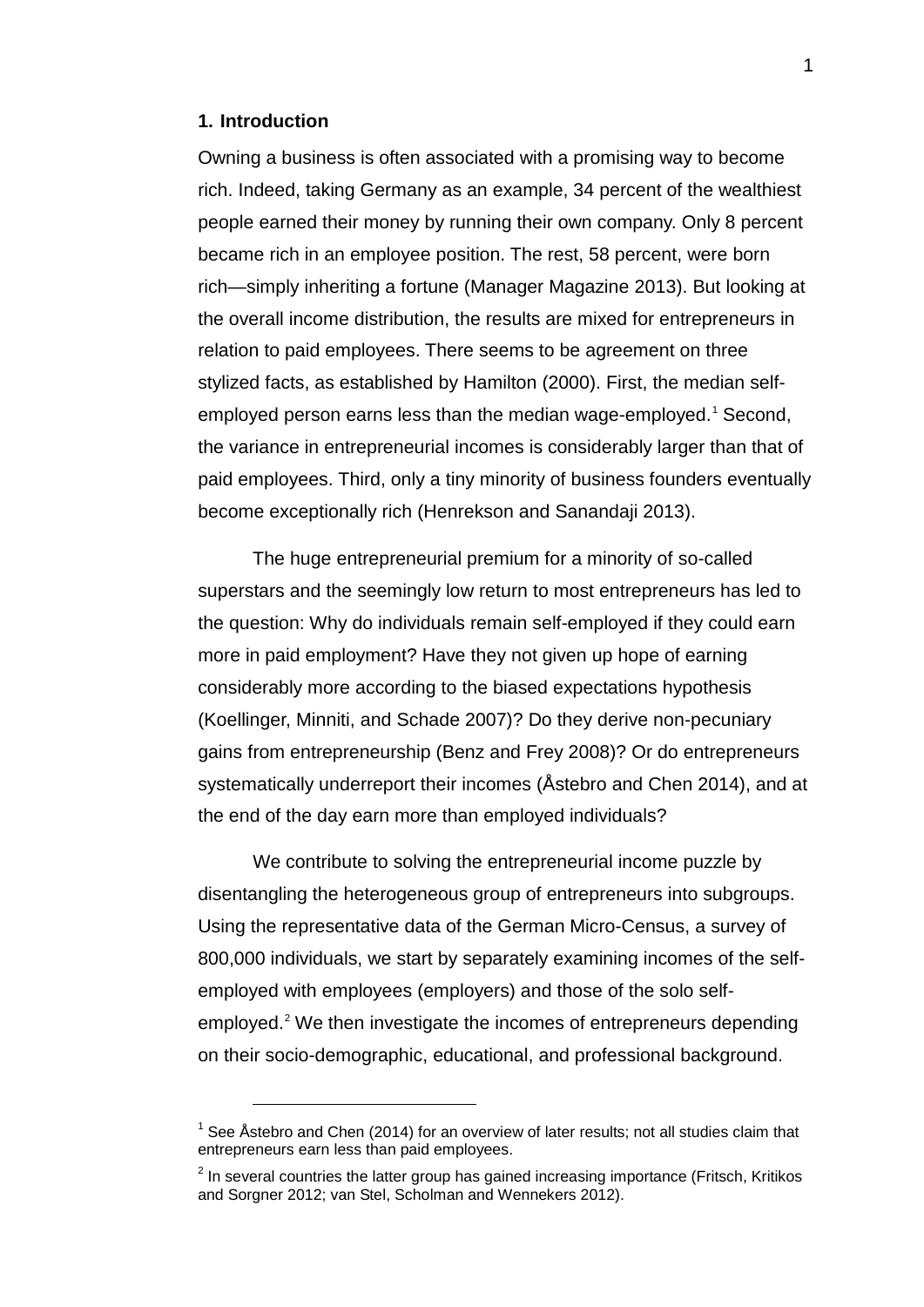Observing a general income distribution in wage and selfemployment similar to Hamilton's (2000) baseline study, our estimates indicate that entrepreneurship pays, depending on the type of selfemployment and the human capital of the self-employed. Most important, the self-employed with employees are more likely to have higher incomes than paid employees. There is thus no entrepreneurial income puzzle if individuals are ready to risk employing others in their business. In contrast, the solo self-employed are on average less likely to earn more than paid employees. But solo self-employment appears to be a profitable career option for some groups, namely for individuals in the upper percentiles of the wage-income distribution and for those with a university entrance degree (Abitur) but no further professional qualification. Interestingly, the variance in incomes from entrepreneurship is much higher for the solo self-employed than the employers.

The remainder of the paper is organized as follows. Section 2 describes the theoretical and empirical background. Section 3 reviews data and measurement issues and provides descriptive results. Section 4 provides multivariate analyses of what determines incomes separated by employment states. Section 5 considers underreporting and overestimating entrepreneurial incomes. Section 6 concludes.

#### **2. Previous research**

Whether entrepreneurs can earn more than paid employees attracts considerable attention in the empirical literature. It is generally assumed that people select their employment according to its expected utility and start to pursue an own venture when it appears more rewarding to them than being a paid employee or unemployed (Knight 1921; Lucas 1978; Evans and Jovanovic 1989). Along these lines, Taylor (1996) argues that higher expected earnings in self-employment than in paid employment are a key factor determining the utility of self-employment. And as becoming self-employed is risky, Kihlstrom and Laffont (1979) assume that the occupational choice between self-employment and a salaried job is driven by a risk-return tradeoff. More risk-tolerant persons prefer to become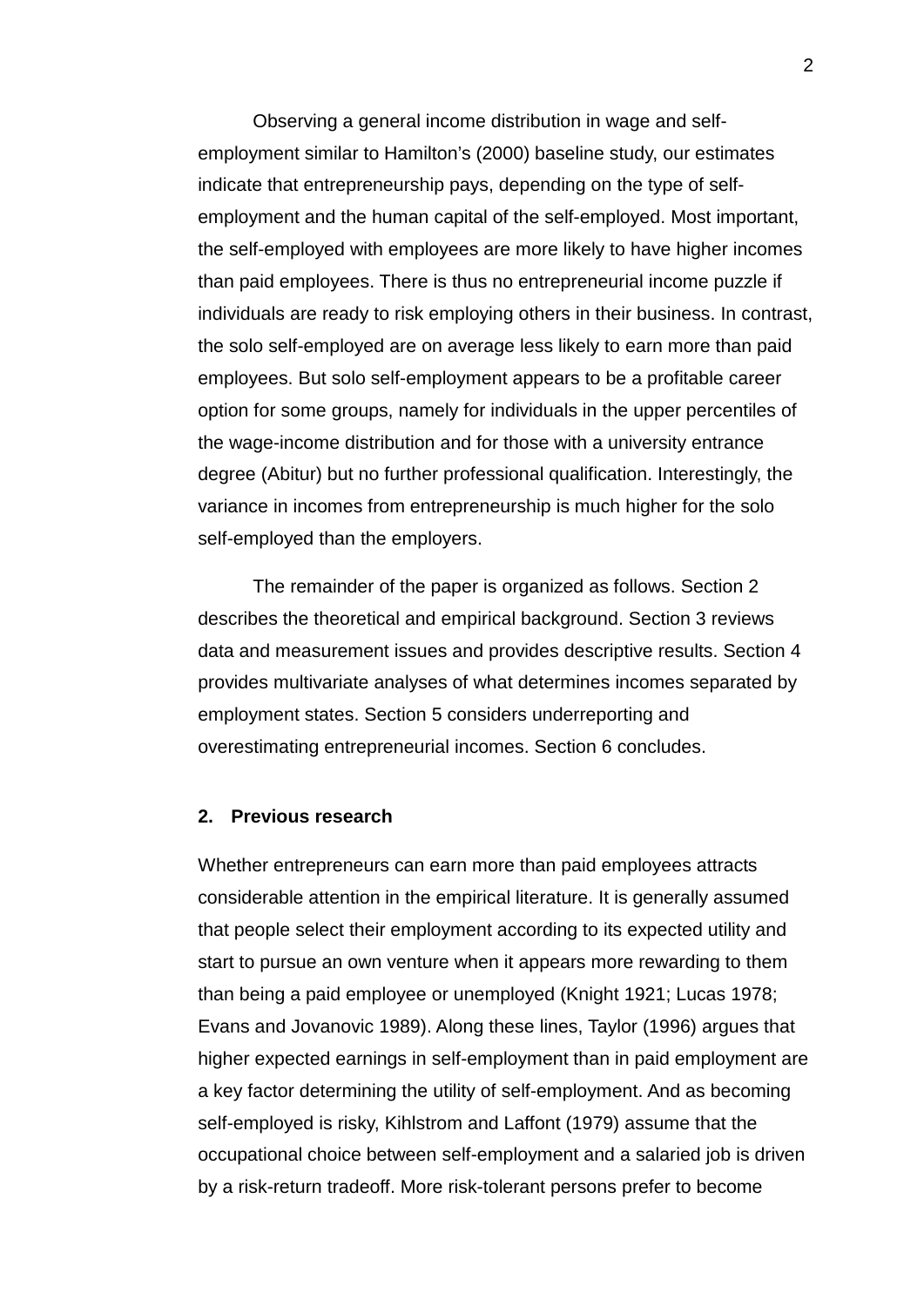entrepreneurs when they expect to realize higher but riskier incomes, while less risk-tolerant persons prefer wage work with lower but predictable incomes.

There are several explanations for why higher risk tolerance is a necessary but insufficient condition for earning higher incomes. To earn more, the self-employed also need to be more productive or more innovative than a paid employee. Lucas (1978) highlights the distribution of managerial talent across the working population and argues that those with more talent tend to become entrepreneurs with higher incomes.

But talent alone cannot explain the added value that an entrepreneur may create. Holmes and Schmitz (1990) develop a model where individuals have different abilities in identifying and exploiting opportunities for new products, and introducing them to the market. And assuming that transforming entrepreneurial abilities into running a business is a random process, individuals with higher abilities have a higher probability of starting and running their own firm that may allow them to realize higher incomes than in a salaried job. $3$  Individuals may also have incomplete information about their abilities (Jovanovic 1982 and MacDonald 1988). Those who learn about their lack of entrepreneurial abilities will, after a while, return to wage employment, and those who have them will remain entrepreneurs.

Why might it pay the entrepreneur to also employ others? Åstebro, Chen, and Thompson (2011) argue that economies of scale result from a division of labor—that "when the engineer works with the marketer to produce a new product, the two together do better than if one of them had done both tasks" (see also Åstebro and Chen 2014, 94). So, entrepreneurs who employ wage workers can be more productive and have higher incomes than solo entrepreneurs.

<span id="page-5-0"></span> $3$  These models, thus, imply that personality traits such as willingness to take risks (Caliendo, Fossen and Kritikos 2010) or low scores in 'agreeableness' (Caliendo, Fossen and Kritikos 2014) influence entrepreneurial survival.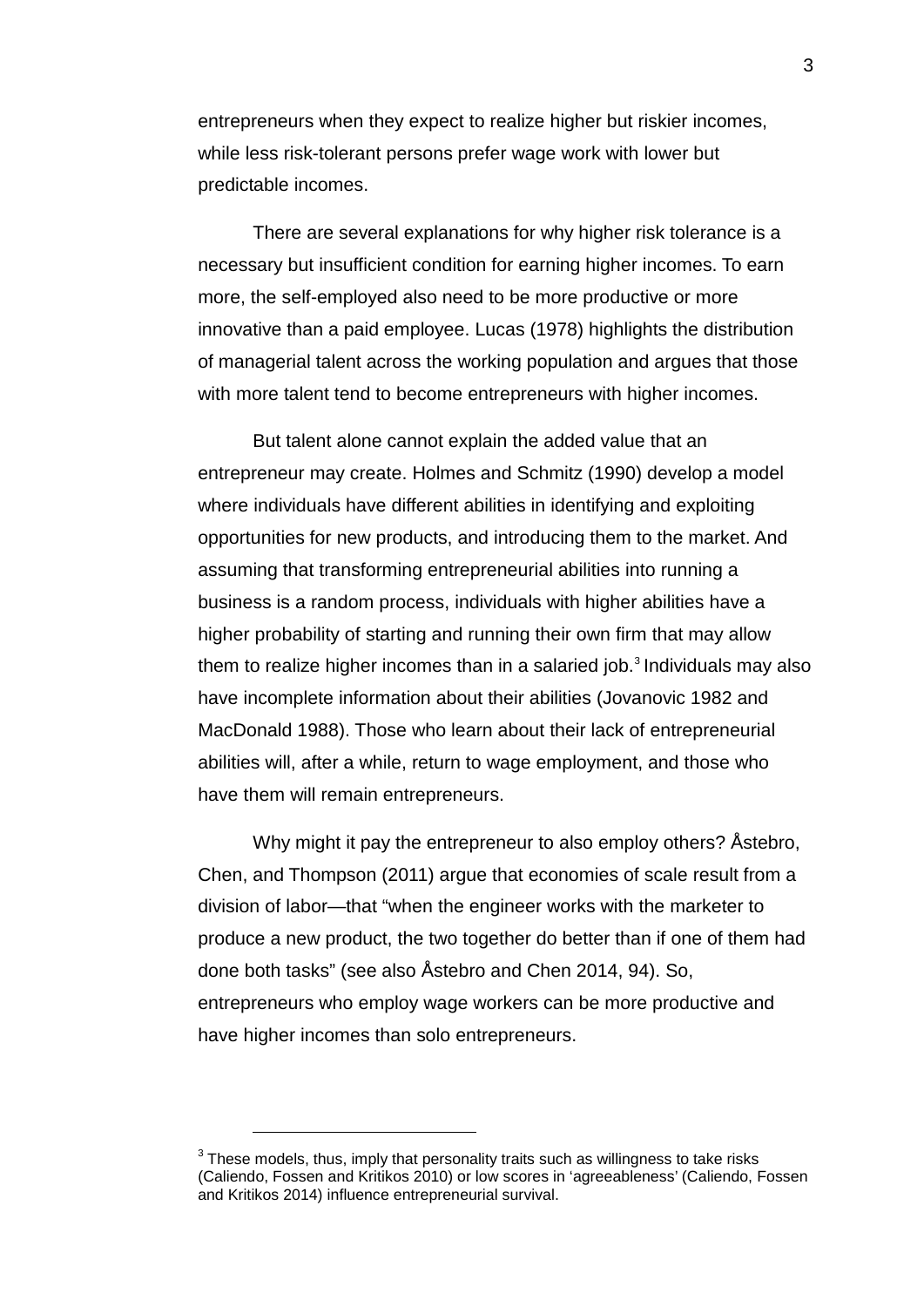While these approaches may explain why some entrepreneurs are able to realize higher profits than others, it is often argued that nonpecuniary gains from entrepreneurship can also be important in determining people's entrepreneurial choices. That may explain why some individuals stay in self-employment even though they earn no more or even less than as a paid employee. Non-pecuniary utility includes being one's own boss, determining one's work activities, and working flexibly or creatively (Benz and Frey 2008; Millan, et al., 2011, Hyytinen, et al., 2013).

There are an increasing number of empirical studies on entrepreneurial earnings. Åstebro and Chen (2014) provide an overview of almost all studies supporting and contrasting with Hamilton's approach (2000). They show that several recent analyses have found that some entrepreneurs earn more than their employed counterparts.<sup>[4](#page-5-0)</sup> They also show that entrepreneurial income distribution is centered to the left of the wage distribution of employed individuals and is more positively skewed. Moreover, entrepreneurs work more hours per week than paid employees. Last but not least, the results for the type of person that selects entrepreneurship are mixed. In some countries, more qualified and relatively well paid employees tend to switch into entrepreneurship. In other countries, business founders come from both the upper and lower part of the wage distribution. Such differences could explain country differences in the incomes from entrepreneurship and paid employment.

It also highlights why the strong heterogeneity in the earnings premium might depend on the type of entrepreneur. But the empirical evidence is very limited in this respect. Parker (1999), in his analysis of the distribution of self-employment income in the United Kingdom, concludes that the inequality of incomes is likely to come from the greater heterogeneity among the self-employed, particularly in their occupation.

<span id="page-6-0"></span> $4$  Studies for Germany that are partly reviewed by  $\AA$ stebro and Chen (2014) suggest that – similar to other countries – the distribution of entrepreneurial earnings has a higher standard deviation than the wage distribution due to higher incomes in upper percentiles (Merz 2006). Martin (2013) using the German Socioeconomic Panel finds that selfemployed persons on average earn more than paid employees. Kneiding and Kritikos (2013) using data from the German 'Survey of Income and Consumption' show that average earnings of the self-employed are higher than those of paid employees.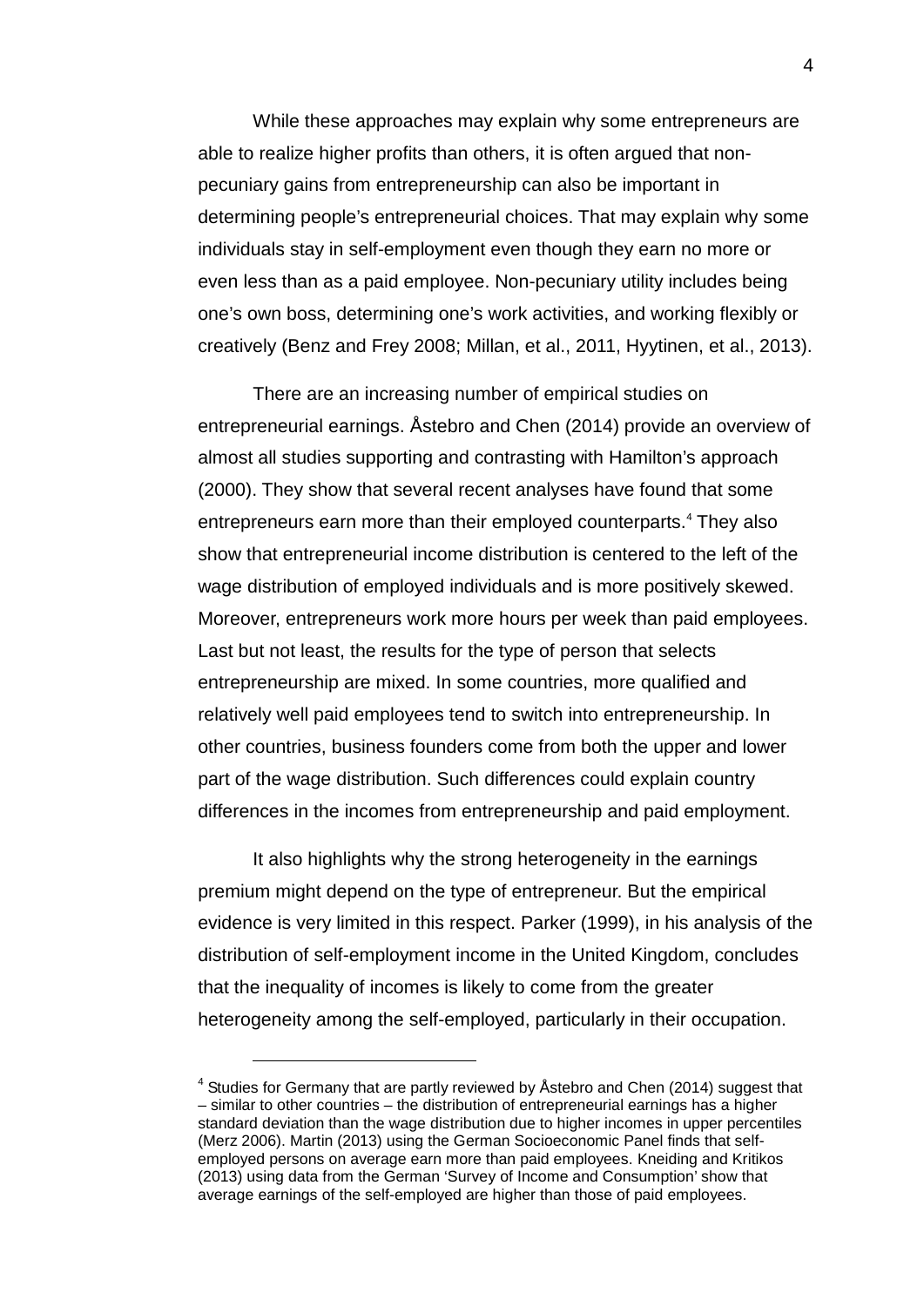Fairlie (2005) studied young adults whose parents both have less than high school education. He shows that male business owners from such families earn more than wage workers while female business owners earn less. Braguinsky, Klepper, and Ohyama (2012) show a positive monetary return to high-tech entrepreneurs, particularly younger ones. Åstebro, Braunerhjelm, and Broström (2013) find a significant negative earnings differential in the returns from academic entrepreneurship, which becomes insignificant after controlling for several covariates.

Åstebro and Chen (2014) address measurement issues. They call those studies that find lower incomes for self-employed into question by claiming that entrepreneurs systematically underreport their earnings. After correcting for such an underreporting bias, they suggest that entrepreneurship in the United States pays.<sup>[5](#page-6-0)</sup>

Putting together, the literature clarifies that incomes from entrepreneurship are at higher risk than incomes from wage employment. But it is not clear that becoming self-employed leads to substantially higher incomes than being in a comparable job as a paid employee. Some authors highlight random processes where success depends on ability, on learning, and on scale economies, all influencing incomes and income expectations. The returns to entrepreneurship may include more than pecuniary incomes, because many studies observe lower median incomes in self-employment, creating the returns-to-entrepreneurship puzzle. By analyzing subgroups of self-employed we can solve much of that puzzle.

#### **3. Data and Methods**

 $\overline{a}$ 

#### **3.1 Data source and the identification of self-employment**

Our investigation is based on German Micro-Census data<sup>[6](#page-7-0)</sup> provided by the German Federal Statistical Office. The Micro-Census is a representative

 $5$  In their study, Kneiding and Kritikos (2013) also reveal, similar to Åstebro and Chen (2014), that the median consumption spending of entrepreneurs is higher than that of wage earners.

<span id="page-7-0"></span> $6$  The Micro-Census was started in 1957 as an annual survey of private households and persons in West Germany. In 1991 it was expanded to include the former East German states. The central aim of the survey is to collect nationally representative micro-data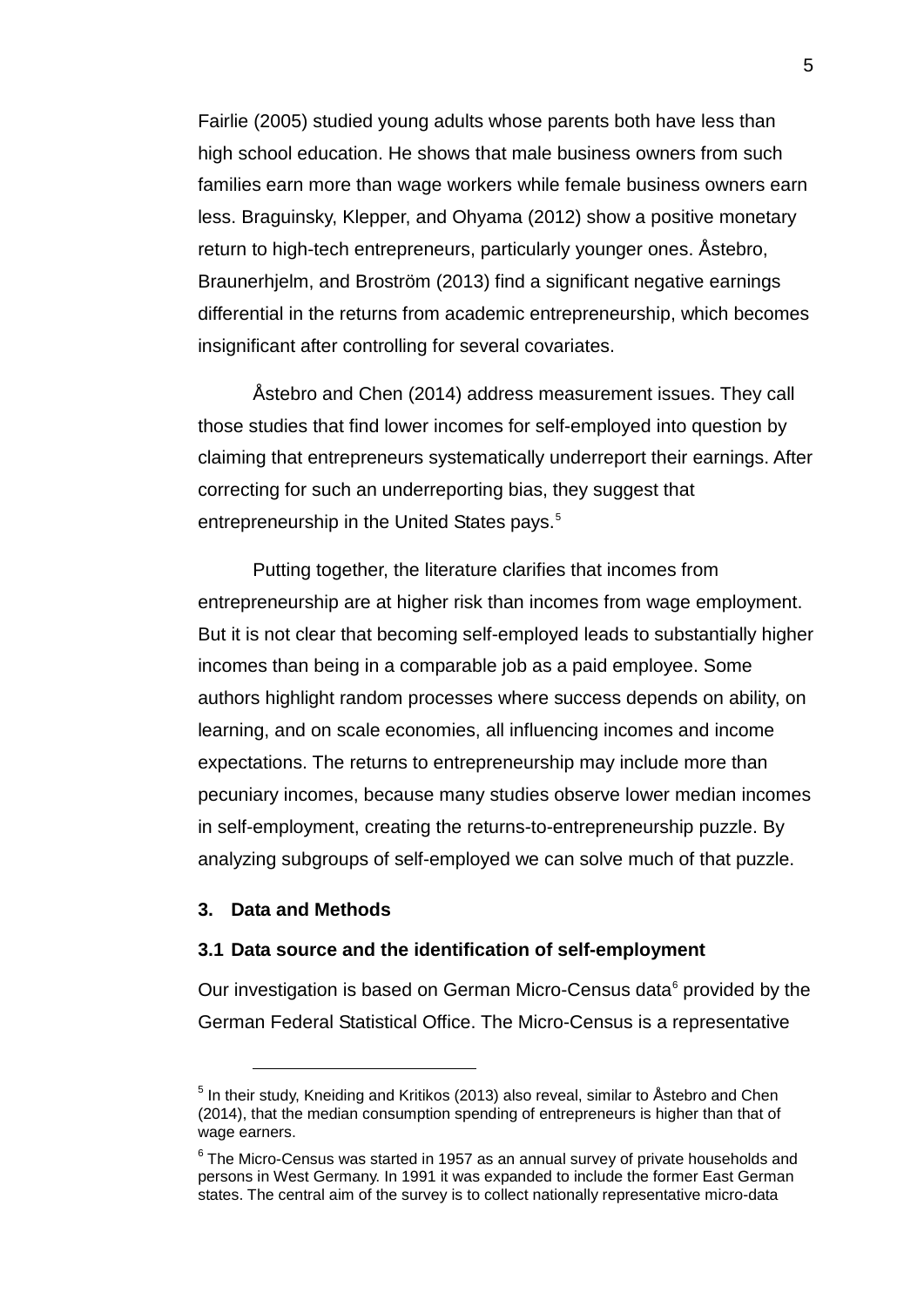annual survey delivering information on the socio-economic situation of about 820,000 persons living in 380,000 households across Germany, about 1 percent of the German population.<sup>[7](#page-7-0)</sup> The analysis here is based mainly on the 2009 wave. We also use the latest Micro-Census panel data for 2001–04, with about 25 percent of the respondents providing insights into selection issues related to self-employment.

An advantage of these data over other sources is that the nonresponse rate is very low, making missing-value problems largely irrelevant (Fritsch, Kritikos, and Rusakova, 2012). For instance, the nonresponse rate for a question about labor market income is only about 4 percent, far below that in other surveys (Schimpl-Neimanns, 1998). Moreover, different types of self-employment are distinguished by such characteristics as demographics, industry, occupation, region, and business size.

The sample comprises 262,249 individuals, of whom 15,165 are solo self-employed (5.8%) and 11,963 are self-employed with employees (4.6%). Self-employed people are identified in a question about current employment status, distinguishing between solo self-employed (without employees) and self-employed with employees (employers). Those persons who report their current employment status as an employee, a (home-)worker, or an apprentice are subsumed under 'paid employees.' Civil servants and those in military or helping family members are not considered. Nor are self-employed farmers included because they are not obliged to report their earnings.

about the population structure, economic and social situation of individuals and households, labor activity, education, as well as living conditions and health. The Micro-Census includes most of the attributes of the European Union Labor Force Survey, thus making it possible to compare the data on employment activity across EU member states. A stable set of core questions posed every year covers the most essential areas, such as population, demography, education, training, occupational dynamics, earnings, and income. For more information on the Micro-Census program, see Micro-Census Law 2005 of 24 June 2004 (Federal Law Gazette I, p. 1350).

<span id="page-8-0"></span> $7$  The German Socio-Economic Panel, another representative household survey of the German population, contains information on about 11,000 households with little more than 20,000 individuals. For a description, see Wagner, Frick, and Schupp (2007).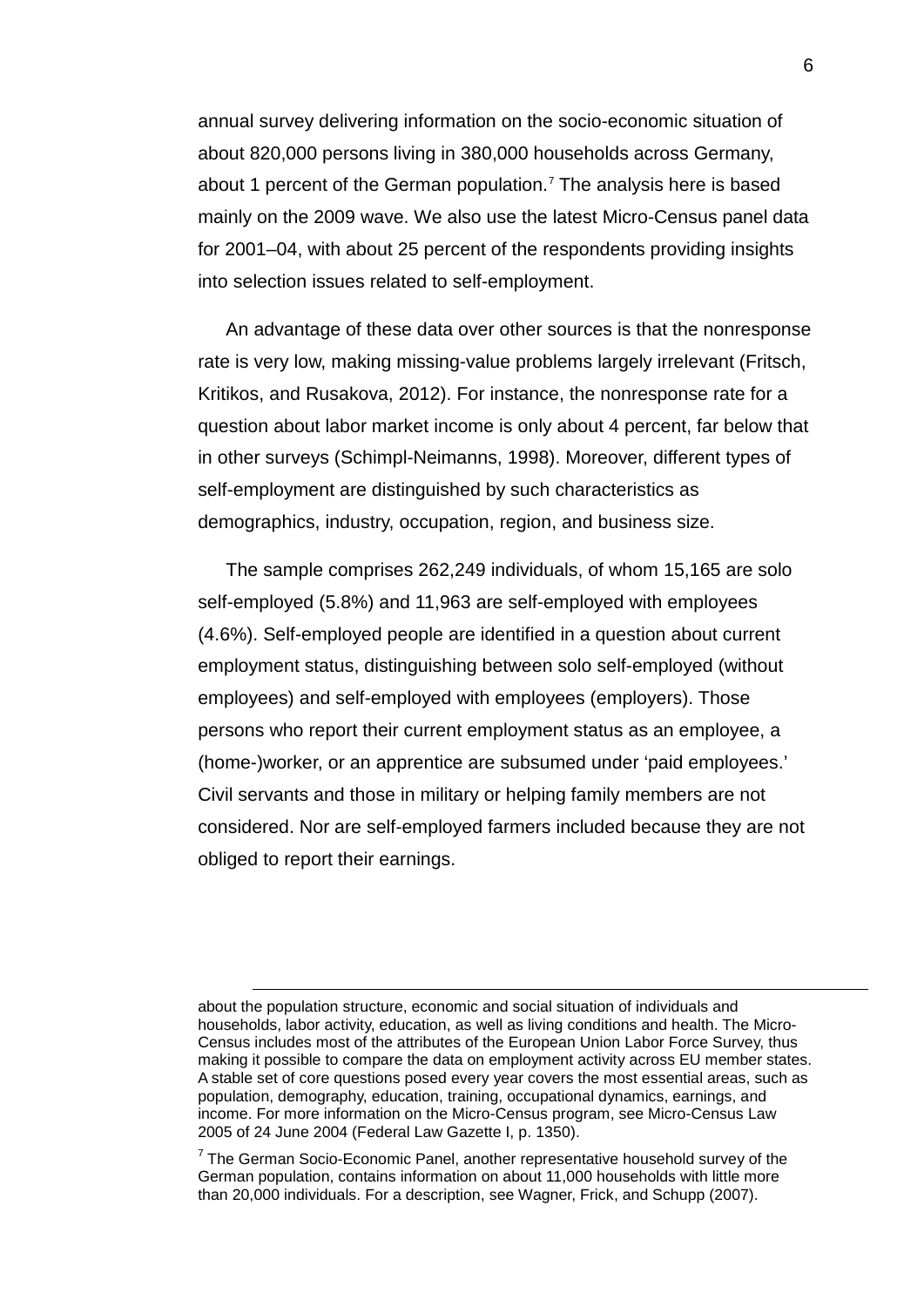#### **3.2 Measurement of income in the Micro-Census**

The Micro-Census includes information about the net monthly individual income in 24 narrowly defined income groups that range from €0–150 to more than €1[8](#page-8-0),000 (Table 1).<sup>8</sup> The respondents are advised to declare net income after taxes and social insurance contributions. We compared the midpoints of income intervals as reported in the Micro-Census with the mid-points of the same intervals constructed on the basis of income values in the German Socio-Economic Panel data (for this database see Wagner, Frick and Schupp 2007). This comparison did not show any significant differences between the two sources. Therefore, we are confident that the income measures are sufficiently precise for our analysis.

| Income group | Income value, $\epsilon$ | Income group | Income value, $\in$ |
|--------------|--------------------------|--------------|---------------------|
|              | $0 - 150$                | 13           | 2,600-2,900         |
| 2            | 150-300                  | 14           | 2,900-3,200         |
| 3            | 300-500                  | 15           | 3,200-3,600         |
| 4            | 500-700                  | 16           | 3,600-4,000         |
| 5            | 700-900                  | 17           | 4,000-4,500         |
| 6            | 900-1,100                | 18           | 4,500-5,000         |
|              | 1,100-1,300              | 19           | 5,000-5,500         |
| 8            | 1,300-1,500              | 20           | 5,500-6,000         |
| 9            | 1,500-1,700              | 21           | 6,000-7,500         |
| 10           | 1,700-2,000              | 22           | 7,500-10,000        |
| 11           | 2,000-2,300              | 23           | 10,000-18,000       |
| 12           | 2,300-2,600              | 24           | more than 18,000    |

We use two income measures. The first is an ordinal variable that assumes 24 values for the different income groups (Table 1). The second contains the hourly incomes that correspond to the midpoints of the income intervals divided by the number of working hours per month. Furthermore, a wide set of variables control for factors that may affect a personal income, such as age, gender, tenure, industry, nationality, marital status, children in the household, highest achieved level of formal education, regular number of working hours per week, and region of

<span id="page-9-0"></span> $8$  The question refers to the income in the month prior to the survey.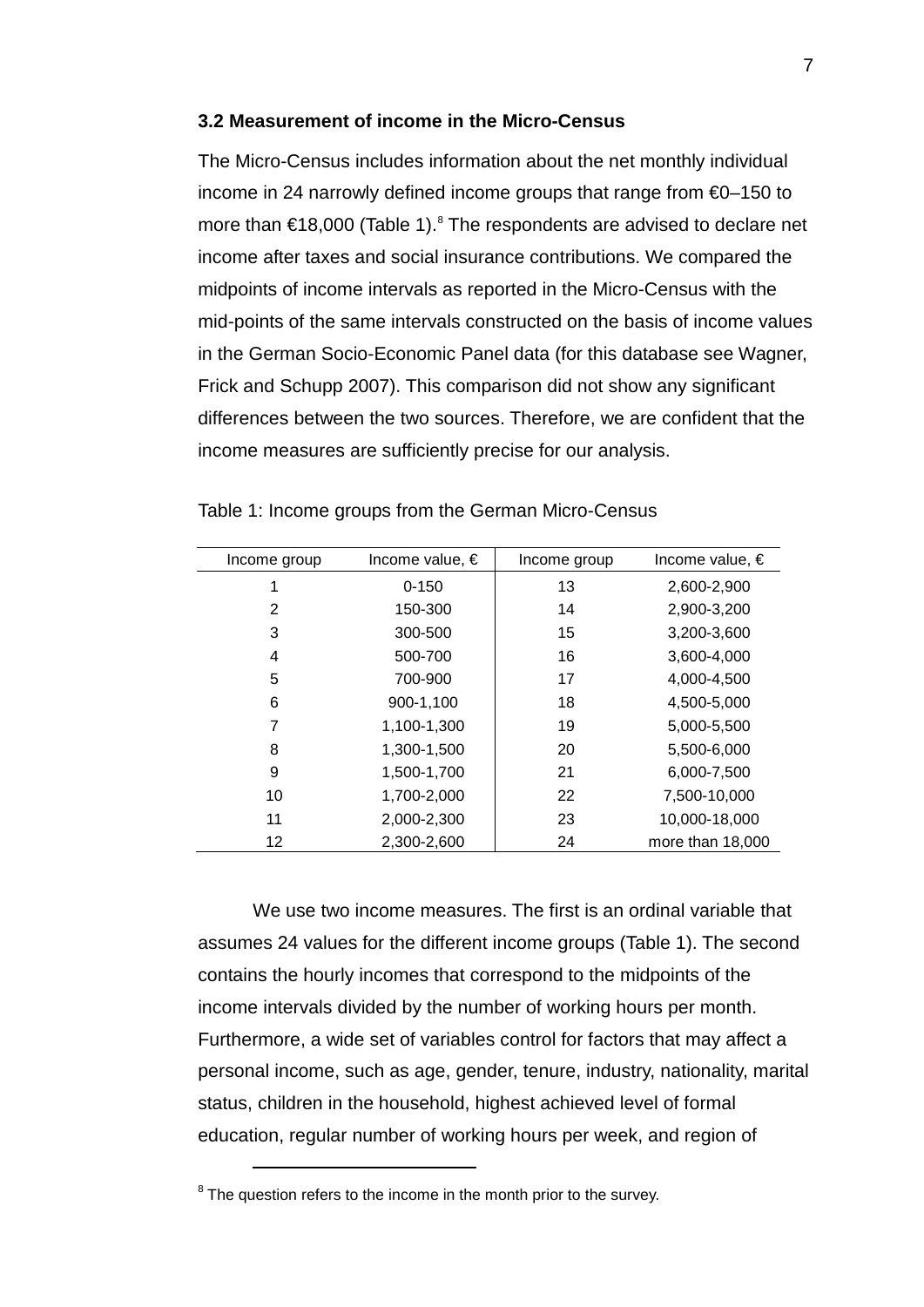residence. [9](#page-9-0) Table A1 in the Appendix provides descriptive statistics of variables used in the analysis.

Figures 1.1 and 1.2 show the distribution of the two income measures by employment status. The monthly incomes of the selfemployed reveal two peaks that can be explained by different shapes of the underlying distribution functions for self-employed with and without employees (Figure 1.1). This observation suggests substantial differences in the income distribution of the solo self-employed and the self-employed with employees. The distribution of hourly incomes from self-employment and wage employment (Figure 1.2) is quite similar to the distribution found by Hamilton (2000). Distinguishing between solo self-employment and employers makes clear, that the income distribution of the solo selfemployed is more skewed to the left than that of the self-employed with



Figure 1.1: Distribution of monthly earnings by employment status

<span id="page-10-0"></span><sup>&</sup>lt;sup>9</sup> Region is particularly relevant for the former East Germany, where wage differentials with West Germany persist (Smolny and Kirbach 2011).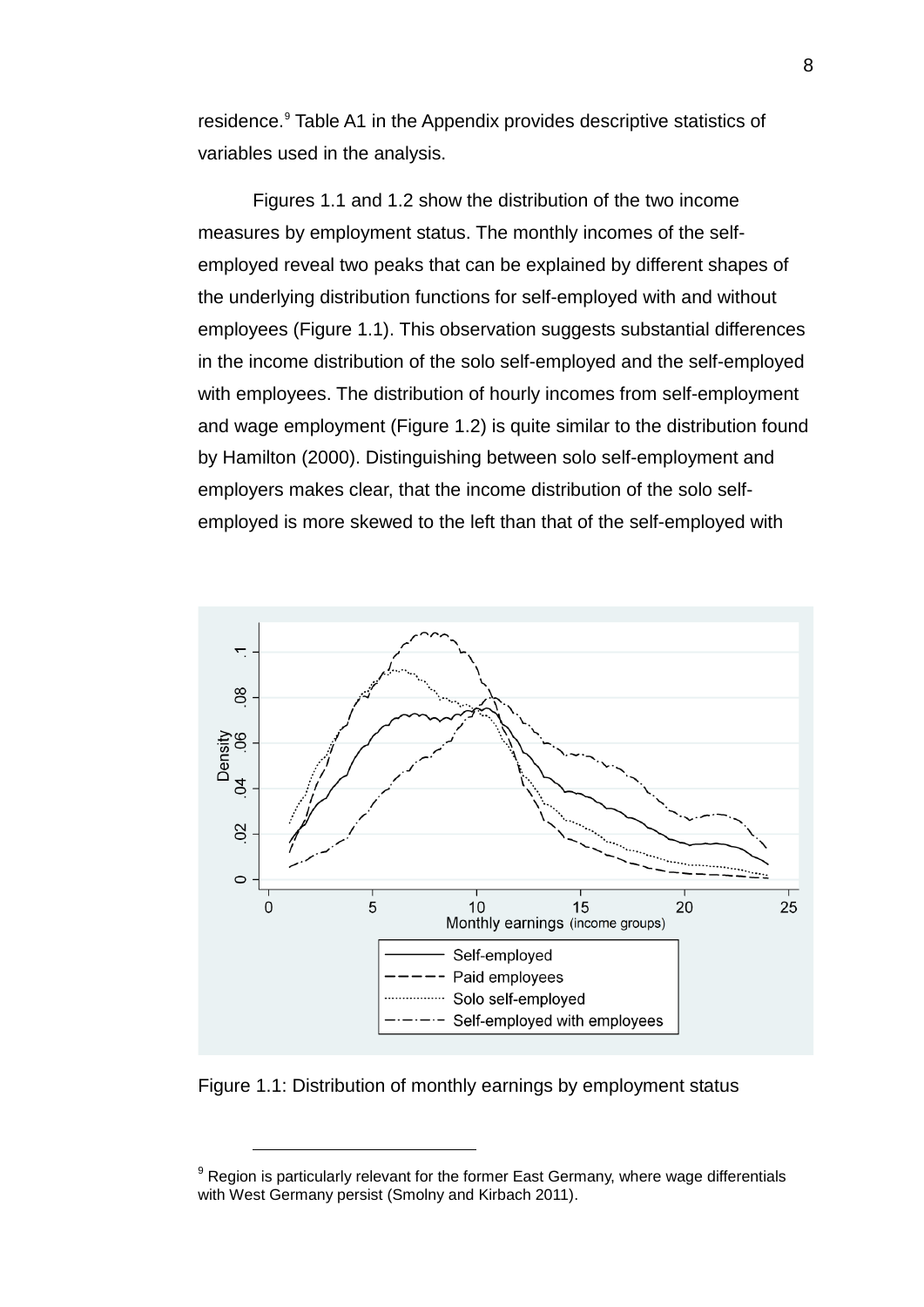

Figure 1.2: Distribution of hourly earnings by employment status

employees. And the monthly and hourly incomes of both types of selfemployment are more dispersed than those of paid employees, partly due to higher shares of respondents in the upper percentiles of the distribution.

According to our data, the *mean* monthly income of self-employed persons is 1.58 times that of paid employees (Table 2). This difference is more pronounced for the self-employed with employees (2.17 times) than for solo entrepreneurs (1.11 times). The median monthly income of solo self-employed and paid employees is, however, exactly the same, while the median monthly income of employers is 1.75 times that of employees. The pattern is similar for hourly incomes. While the mean income per working hour of all self-employed is 1.35 times (about €4) that of paid employees, the median hourly income of solo entrepreneurs is 0.94 (€0.62) that of paid employees (Table 2) and the median hourly income of employers 1.22 times ( $\epsilon$ 2.25). Similar to previous research (Åstebro and Chen 2014), the standard deviation of hourly incomes in self-employment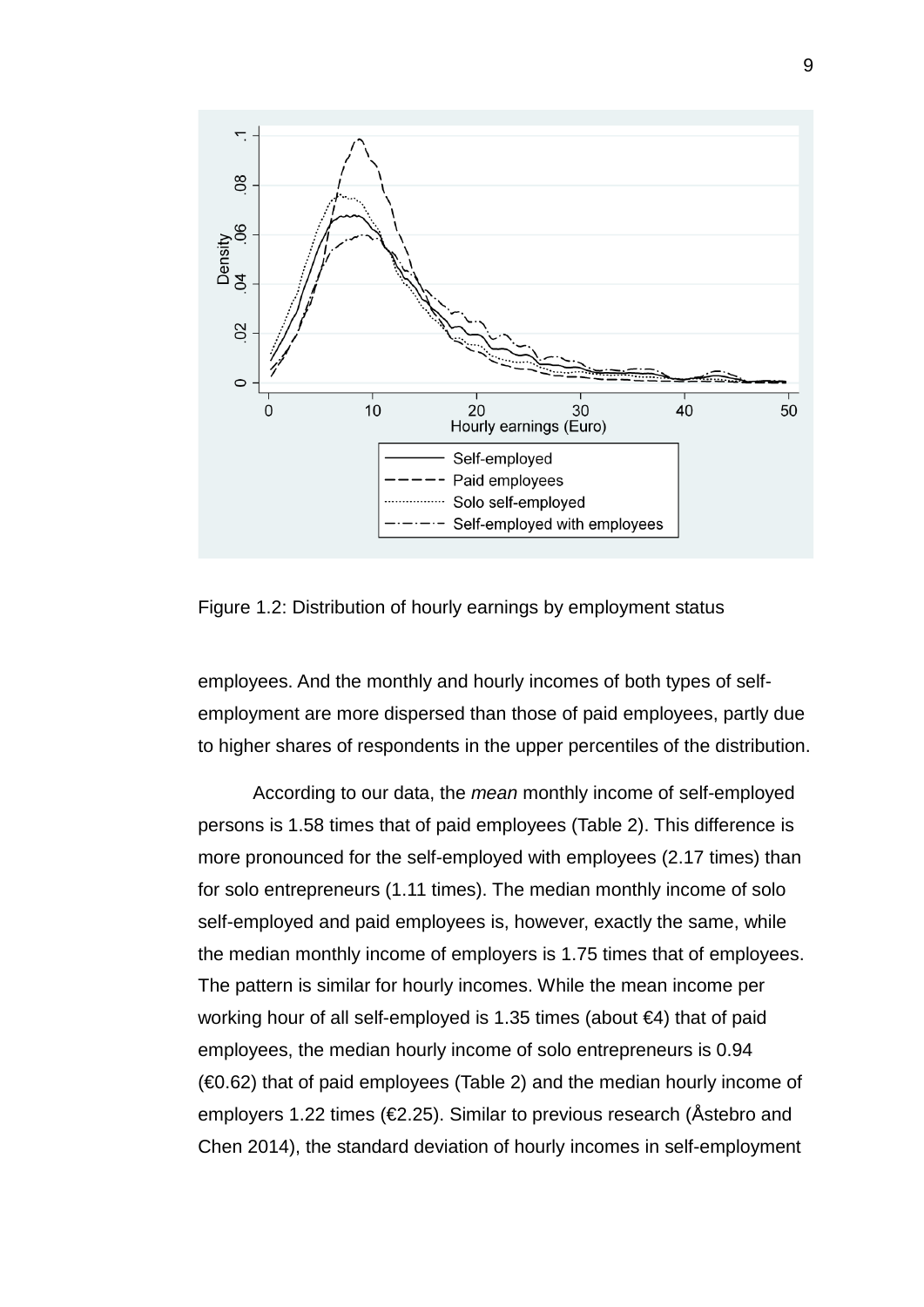|                        | Paid<br>employees | Self-<br>employed | Solo self-<br>employed | Self-<br>employed<br>with<br>employees |  |  |  |
|------------------------|-------------------|-------------------|------------------------|----------------------------------------|--|--|--|
|                        |                   |                   |                        |                                        |  |  |  |
| Mean value             | 1,534.16          | 2,424.44          | 1,703.99               | 3,337.73                               |  |  |  |
| Standard deviation     | 1,136.24          | 2,563.67          | 1,675.03               | 3,139.38                               |  |  |  |
| 1st percentile         | 175               | 75                | 75                     | 175                                    |  |  |  |
| 5th percentile         | 400               | 400               | 175                    | 800                                    |  |  |  |
| 10th percentile        | 400               | 600               | 400                    | 1,000                                  |  |  |  |
| 25th percentile        | 800               | 1,000             | 800                    | 1,600                                  |  |  |  |
| 50th percentile        | 1,400             | 1,850             | 1,400                  | 2,450                                  |  |  |  |
| 75th percentile        | 1,850             | 3,050             | 2,150                  | 3,800                                  |  |  |  |
| 90th percentile        | 2,450             | 4,750             | 3,050                  | 6,750                                  |  |  |  |
| 95th percentile        | 3,400             | 6,750             | 4,250                  | 8,750                                  |  |  |  |
| 99th percentile        | 5,250             | 14,000            | 8,750                  | 20,000                                 |  |  |  |
|                        | Hourly income     |                   |                        |                                        |  |  |  |
| Mean value             | 11.51             | 15.59             | 14.28                  | 17.25                                  |  |  |  |
| Standard deviation     | 12.35             | 40.54             | 47.64                  | 29.06                                  |  |  |  |
| 1st percentile         | 2.19              | 0.47              | 0.47                   | 0.94                                   |  |  |  |
| 5th percentile         | 3.75              | 2.68              | 2.38                   | 3.70                                   |  |  |  |
| 10th percentile        | 5                 | 4.17              | 3.75                   | 5                                      |  |  |  |
| 25th percentile        | 7.5               | 6.67              | 6.25                   | 7.71                                   |  |  |  |
| 50th percentile        | 10                | 10.28             | 9.38                   | 12.25                                  |  |  |  |
| 75th percentile        | 13.44             | 17                | 15                     | 19.79                                  |  |  |  |
| 90th percentile        | 18.56             | 28.13             | 23.75                  | 31.94                                  |  |  |  |
| 95th percentile        | 23.53             | 40                | 35                     | 43.75                                  |  |  |  |
| 99th percentile        | 42.19             | 89.29             | 100                    | 87.5                                   |  |  |  |
| Number of observations | 235,121           | 27,128            | 15,165                 | 11,963                                 |  |  |  |

Table 2: Net monthly and hourly income by employment status, in  $\epsilon$ 

\* The monthly income corresponds to the midpoints of income intervals, as reported in Table 1.

is about 3.3 times that of hourly wages in paid employment. The results suggest that the median solo entrepreneur is not compensated for the higher income risk, while the median self-employed with employees is.

Further differentiating between employment states, the selfemployed with workers have higher monthly incomes than paid employees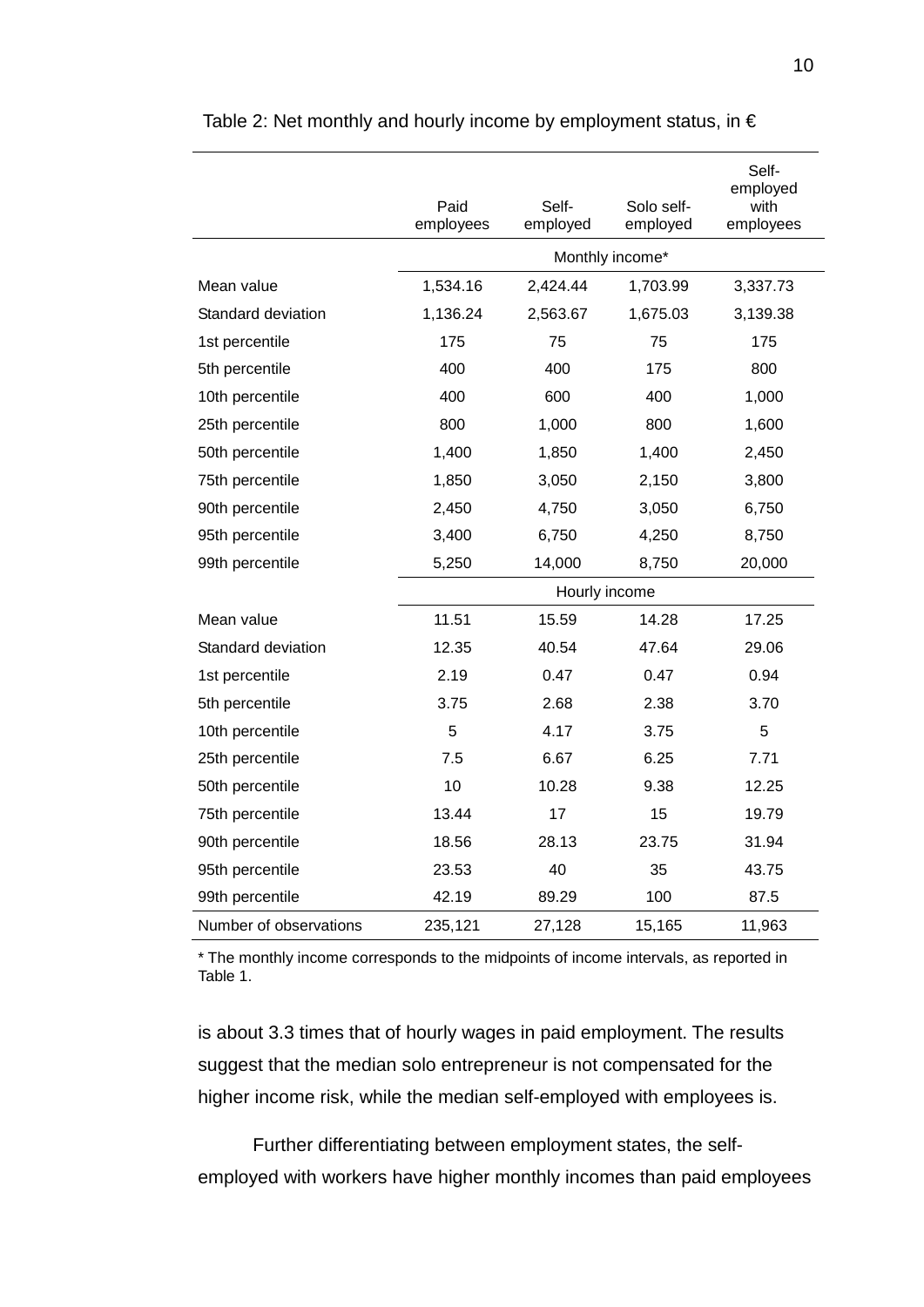from the  $5<sup>th</sup>$  percentile on and higher hourly incomes from the 25<sup>th</sup> percentile on. So, a great majority of the self-employed with employees earn more than wage workers; the standard deviation of their hourly wages is however 2.3 times that for paid employees. In contrast, being a solo entrepreneur seems to pay only from the 75<sup>th</sup> percentile on. Remarkably, the standard deviation of hourly earnings of solo entrepreneurs is almost 4 times that for paid employees, and 1.6 times that for entrepreneurs with employees, indicating pronounced heterogeneity among the solo self-employed.

#### **4. Determinants of incomes**

Multivariate analysis estimates the relationship between employment and income using three different models (Table 3). The dependent variable in model I is monthly income. Given the categorical character of this variable, we apply ordered logit regression. The dependent variable in model II, estimated with OLS regression, is the natural logarithm of hourly income. To capture the skewness of the income distribution, we also perform quantile regressions at the  $25<sup>th</sup>$ ,  $50<sup>th</sup>$ , and  $75<sup>th</sup>$  percentiles (model III). The main variables of interest are the dummies (yes=1; no=0) for a person in paid employment (as reference category), solo self-employment, or selfemployment with employees.

The results are quite similar across models (Table 3). Most important, the parameter estimates from models I and II indicate that the solo self-employed are less likely, but the self-employed with employees are more likely, to earn higher incomes than paid employees. There is an inverted u-shaped relationship between income and a person's age and between income and the number of years in the current job. Those with a tertiary degree tend to have the highest incomes, and those with a vocational degree have significantly higher incomes than those without such a degree. Males and those with children tend to receive higher incomes. There also are significant effects specific to industries and regions. Model III further reveals a significantly positive relationship between solo self-employment and hourly earnings at the 75<sup>th</sup> percentile.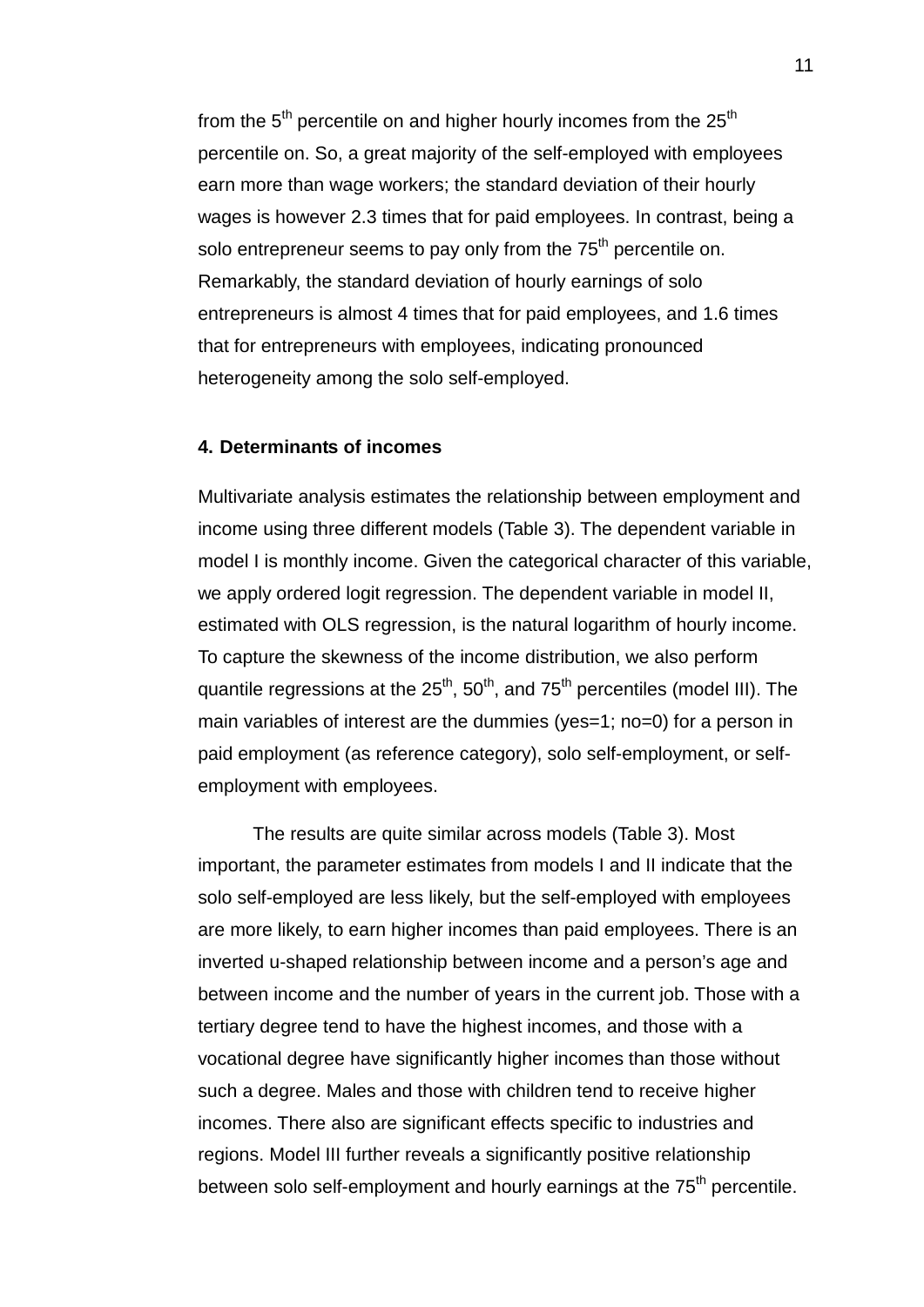And at the 25<sup>th</sup> percentile, both the solo self-employed and the selfemployed with employees earn significantly less than paid employees.

|                                      | Model I                 | Model II                |                        | Model III               |                         |
|--------------------------------------|-------------------------|-------------------------|------------------------|-------------------------|-------------------------|
|                                      |                         |                         | 25th                   | 50th                    | 75th                    |
|                                      | Ologit                  | <b>OLS</b>              | percentile             | percentile              | percentile              |
| Paid employee                        |                         |                         | Reference              |                         |                         |
| Solo self-employed                   | $-0.743***$             | $-0.177***$             | $-0.315***$            | $-0.127***$             | 0.0362***               |
|                                      | $-0.0236$               | (0.00709)               | (0.00490)              | (0.00410)               | (0.00483)               |
| Self-employed with                   | $0.328***$              | 0.0390***               | $-0.102***$            | $0.0778***$             | $0.224***$              |
| employees                            | (0.0269)                | (0.00696)               | (0.00549)              | (0.00459)               | (0.00541)               |
| Age                                  | $0.214***$              | $0.0567***$             | $0.0619***$            | 0.0496***               | $0.0400***$             |
|                                      | (0.00244)               | (0.000787)              | (0.000746)             | (0.000624)              | (0.000735)              |
| Age, squared                         | $-0.00231***$           | $-0.00056***$           | $-0.00068***$          | $-0.000529***$          | $-0.000381***$          |
|                                      | $(3.01e-05)$            | $(9.76e-06)$            | $(9.03e-06)$           | $(7.55e-06)$            | $(8.90e-06)$            |
| Years in current job                 | 0.0680***               | 0.00822***              | $0.0155***$            | $0.0115***$             | 0.00615***              |
|                                      | (0.00111)               | (0.000327)              | (0.000360)             | (0.000301)              | (0.000354)              |
| Years in current job,                | $-0.000780***$          | -7.87e-05***            | $-0.00019***$          | $-0.000124***$          | $-4.65e-05***$          |
| squared                              | $(3.06e-05)$            | $(8.83e-06)$            | $(1.02e-05)$           | $(8.57e-06)$            | $(1.01e-05)$            |
| School attendance                    |                         |                         |                        |                         |                         |
| without university-                  |                         |                         | Reference              |                         |                         |
| entrance qualification               |                         |                         |                        |                         |                         |
| University-entrance                  | $0.638***$              | $0.251***$              | 0.0877***              | $0.151***$              | $0.311***$              |
| qualification                        | (0.0269)                | (0.00899)               | (0.00709)              | (0.00593)               | (0.00698)               |
| Vocational degree                    | $1.281***$              | $0.317***$              | 0.395***               | $0.293***$              | $0.225***$              |
|                                      | (0.0117)                | (0.00375)               | (0.00367)              | (0.00307)               | (0.00362)               |
| Tertiary degree                      | 2.926***                | $0.649***$              | $0.711***$             | $0.634***$              | 0.595***                |
|                                      | (0.0159)                | (0.00460)               | (0.00450)              | (0.00377)               | (0.00444)               |
| Married                              | $-0.0458***$            | $-0.00495**$            | $0.0138***$            | $0.0267***$             | $0.0274***$             |
|                                      | (0.00836)               | (0.00246)               | (0.00273)              | (0.00228)<br>$0.122***$ | (0.00269)               |
| Children in household<br>$(1 = yes)$ | $0.416***$<br>(0.00857) | $0.133***$<br>(0.00250) | 0.0878***<br>(0.00270) | (0.00226)               | $0.162***$<br>(0.00266) |
| German                               | $0.0371**$              | $-0.00181$              | $-3.72e-05$            | $-0.00475$              | 0.00818*                |
|                                      | (0.0145)                | (0.00443)               | (0.00451)              | (0.00377)               | (0.00444)               |
| Male                                 | $0.949***$              | $0.127***$              | $0.154***$             | $0.122***$              | 0.0985***               |
|                                      | (0.00825)               | (0.00227)               | (0.00243)              | (0.00203)               | (0.00239)               |
|                                      | $0.105***$              |                         |                        |                         |                         |
| Working hours per<br>month           | (0.000522)              |                         |                        |                         |                         |
| Industry dummies                     |                         |                         | Yes***                 |                         |                         |
| Regional dummies                     |                         |                         | Yes***                 |                         |                         |
| Number of observations               | 262,249                 | 262,249                 | 262,249                | 262,249                 | 262,249                 |
| R-squared                            |                         | 0.286                   | 0.2109                 | 0.187                   | 0.1753                  |
| Pseudo R2                            | 0.161                   |                         |                        |                         |                         |
| Log Likelihood                       | $-592,469$              |                         |                        |                         |                         |
| Chi <sub>2</sub>                     | 149,320***              |                         |                        |                         |                         |
|                                      |                         |                         |                        |                         |                         |
| <b>F</b> statistic                   |                         | 2,559***                |                        |                         |                         |

#### Table 3: Parameter estimates from earnings regressions

*Note:* The dependent variable in model I is an ordinal variable that consists of 24 income groups. The dependent variable in models II and III is the natural logarithm of hourly earnings defined as the midpoints of income intervals divided by the number of working hours per month. \*\*\* Statistically significant at the 1 percent level. \*\* Statistically significant at the 5 percent level. \* Statistically significant at the 10 percent level.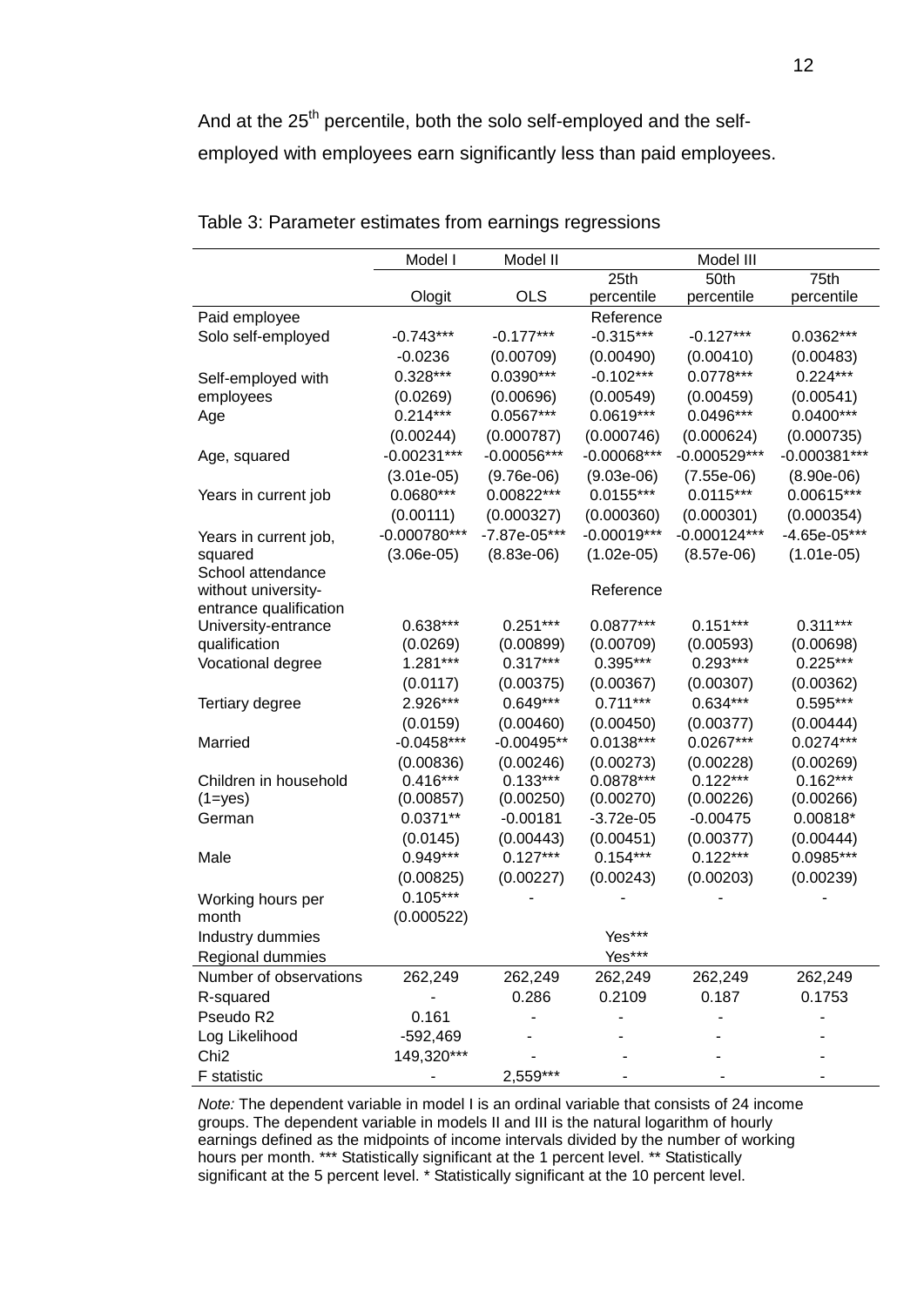The finding that the solo self-employed tend to earn less than paid employees may reflect different returns to ability or to education. To control for such an effect, we run the earnings regressions with interaction terms between a dummy variable indicating a respondent's status as solo selfemployed and his or her highest level of formal education (Table 4). These interaction variables indicate differences in the return to education between paid employment and solo self-employment.

A crucial result is a highly significant positive interaction effect of solo self-employment on incomes among persons who have a university entrance diploma ("Abitur," which is similar to a high school diploma). This is the only group that achieves higher returns to formal education in solo self-employment than in paid employment. In contrast, the solo selfemployed with a vocational or tertiary degree are likely to earn less than comparable paid employees. Moreover, the non-significance of the variable "solo self-employed" indicates that solo entrepreneurs who finished secondary education without having earned a university entrance diploma and without further professional qualification do not earn significantly different incomes from comparable paid employees. A possible explanation for the positive effect of employment status on the income of persons with a university entrance diploma is that formal education is an important determinant of earnings in paid employment and that people with only limited formal education have a good chance of earning higher incomes by becoming solo self-employed.

To account for heterogeneity of entrepreneurial incomes, we run the earnings regressions for further subgroups according to gender, economic sector, and region where the entrepreneur operates. The basic pattern of the results remains largely unchanged: the solo self-employed are less likely and the self-employed with employees are more likely to have higher incomes than paid employees. Differences are found only for marital status and nationality (Table A2 in the Appendix). Our basic finding holds for both males and females.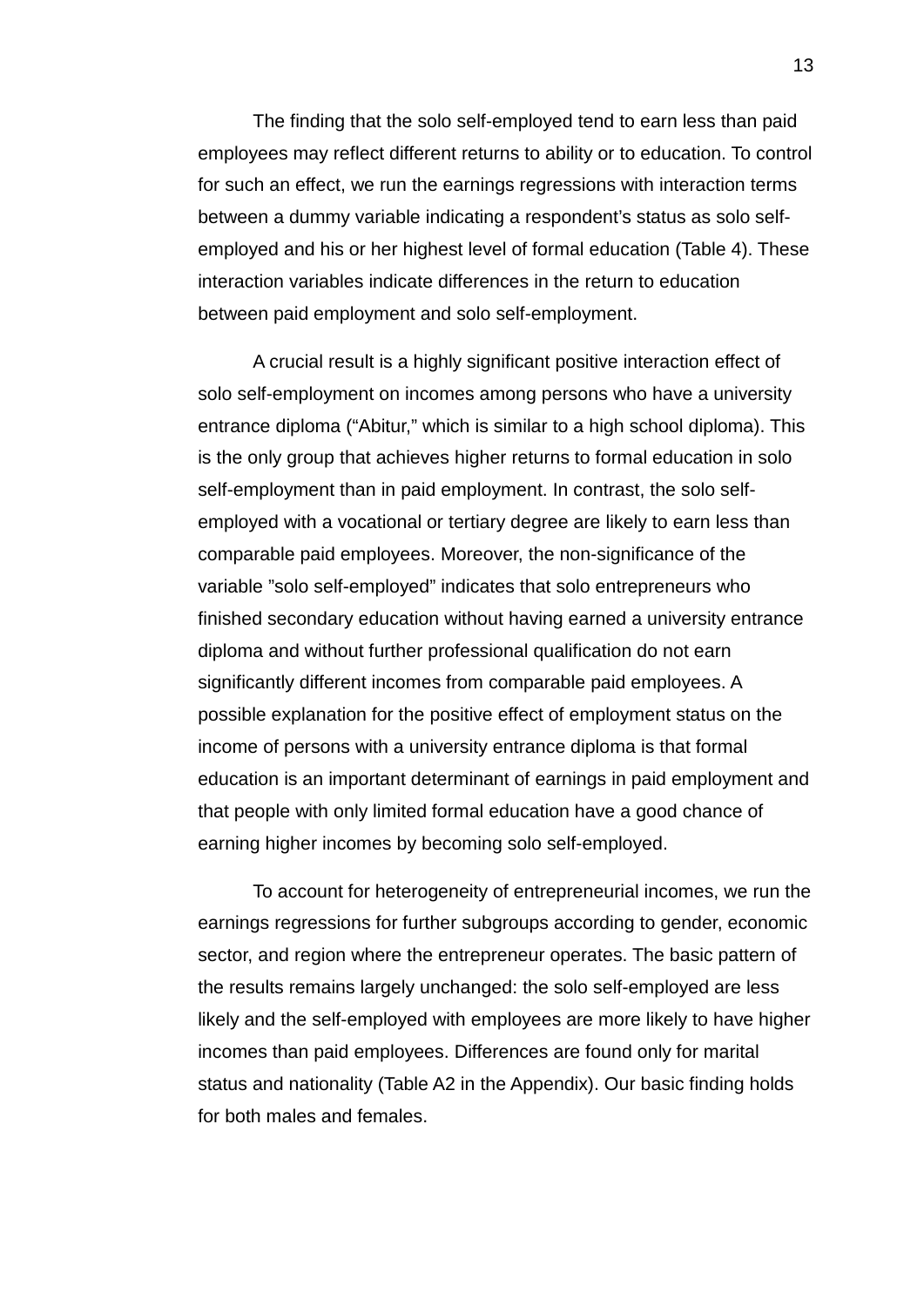|                                                                | Model I        | Model II       |
|----------------------------------------------------------------|----------------|----------------|
|                                                                | Ordered logit  | <b>OLS</b>     |
| Solo self-employed * university                                | $0.653***$     | $0.207***$     |
| entrance qualification                                         | (0.134)        | (0.0450)       |
| Solo self-employed * vocational                                | $-0.698***$    | $-0.202***$    |
| degree                                                         | (0.0949)       | (0.0291)       |
| Solo self-employed * tertiary                                  | $-1.399***$    | $-0.318***$    |
| degree                                                         | (0.101)        | (0.0306)       |
| Solo self-employed                                             | 0.0477         | 0.0260         |
|                                                                | (0.0903)       | (0.0277)       |
| Self-employed with employees                                   | $0.322***$     | 0.0363***      |
|                                                                | (0.0269)       | (0.00695)      |
| Paid employees                                                 |                | Reference      |
| School attendance without<br>university-entrance qualification |                | Reference      |
| University entrance qualification                              | $0.538***$     | $0.218***$     |
|                                                                | (0.0271)       | (0.00901)      |
| Vocational degree                                              | $1.301***$     | $0.324***$     |
|                                                                | (0.0117)       | (0.00375)      |
| Tertiary degree                                                | 3.008***       | $0.669***$     |
|                                                                | (0.0160)       | (0.00454)      |
| Age                                                            | $0.212***$     | $0.0557***$    |
|                                                                | (0.00244)      | (0.000785)     |
| Age, squared                                                   | $-0.00228***$  | $-0.000548***$ |
|                                                                | $(3.01e-05)$   | $(9.73e-06)$   |
| Years in current job                                           | 0.0684***      | 0.00826***     |
|                                                                | (0.00111)      | (0.000327)     |
| Years in current job, squared                                  | $-0.000788***$ | $-8.00e-05***$ |
|                                                                | $(3.06e-05)$   | $(8.83e-06)$   |
| Married                                                        | $-0.0471***$   | $-0.00525**$   |
|                                                                | (0.00837)      | (0.00246)      |
| Children in household (1=yes)                                  | $0.418***$     | $0.134***$     |
|                                                                | (0.00857)      | (0.00250)      |
| German                                                         | $0.0341**$     | $-0.00223$     |
|                                                                | (0.0145)       | (0.00443)      |
| Male                                                           | 0.946***       | $0.125***$     |
|                                                                | (0.00825)      | (0.00226)      |
| Working hours per month                                        | $0.105***$     |                |
|                                                                | (0.000523)     |                |
| Industry dummies                                               | Yes***         | Yes***         |
| Regional dummies                                               | Yes***         | Yes***         |
| Number of observations                                         | 262,249        | 262,249        |
| R-squared                                                      |                | 0.288          |
| Log Likelihood                                                 | $-592,019$     | $-198212$      |
| Chi <sub>2</sub>                                               | 151,892***     | ۰              |
| Pseudo R2                                                      | 0.162          |                |

### Table 4: Parameter estimates from earnings regressions by the level of education

*Note*: The dependent variable in Model I is a categorical variable which indicates 24 income groups; Dependent variable in Model II is logarithm of hourly earnings. Robust standard errors in parentheses. \*\*\* Statistically significant at the 1 percent level. \*\* Statistically significant at the 5 percent level. \* Statistically significant at the 10 percent level.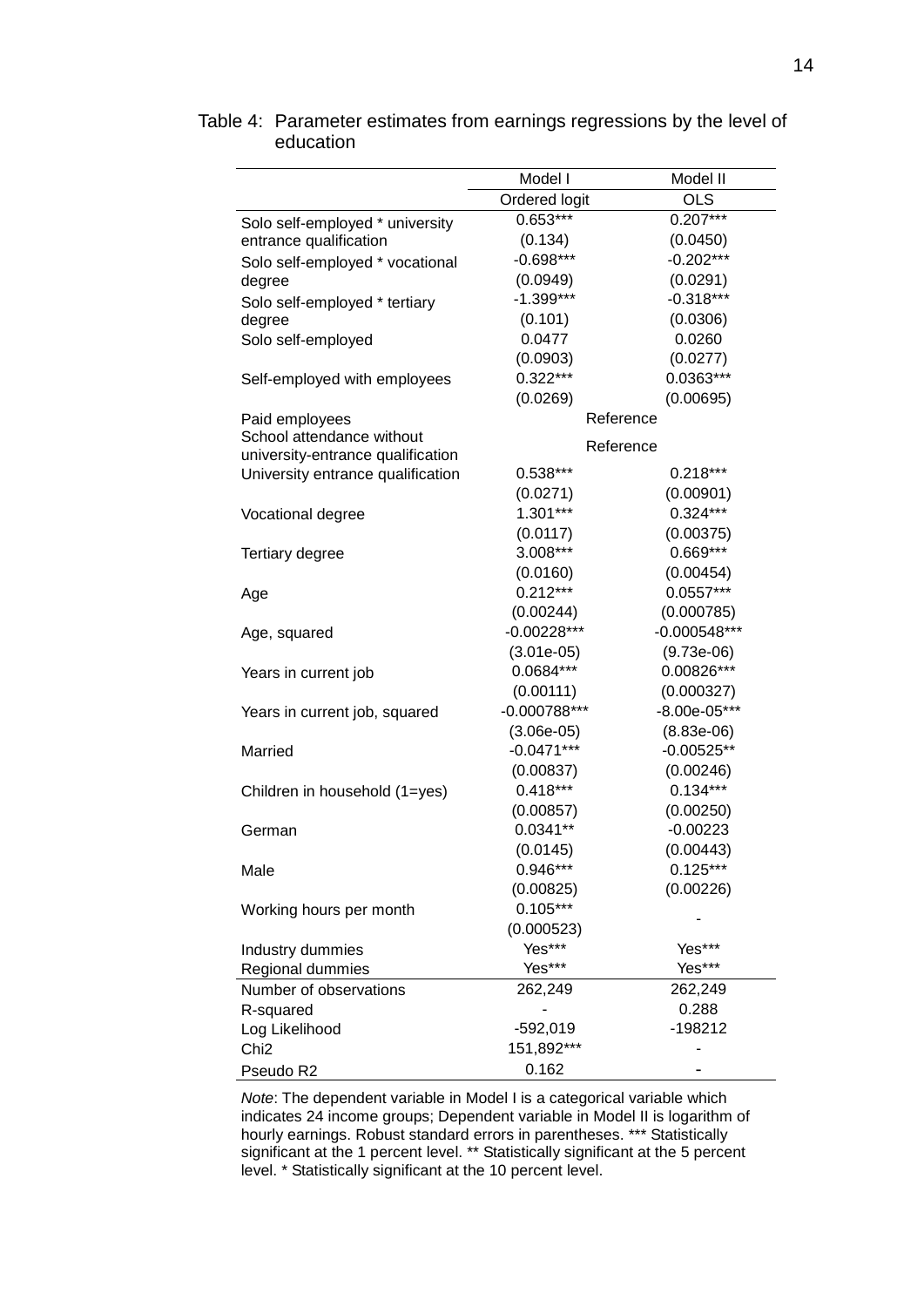To investigate whether less or more able individuals are likely to become entrepreneurs, wages from paid employment prior to starting up can be taken as proxy for a person's abilities (see Hamilton's 2000 approach). Regressing current employment status (solo self-employed vs. employer vs. paid employee) on the incomes from one year before in paid employment would reveal selection issues. The data for this analysis are from the most recent available Micro-Census Panel Data from 2001 through 2004 (see Section 3.1).

Multivariate analysis in Table 5 sheds light on the role of incomes from paid employment prior to starting up for the probability of making a transition to self-employment, conditional on other variables that may affect income. It is possible to infer from the estimated coefficients whether the employment status in period *t+1* is significantly associated with the wages from employment in period *t*. The results in Table 5 suggest that people who change from paid employment to either solo self-employment or self-employment with employees are more likely to have earned higher net incomes during their time in paid employment than those who remain in paid employment. This finding, in line with Hamilton (2000), indicates a positive selection of more able persons into self-employment.<sup>[10](#page-10-0)</sup> So, we can reject the argument that low-wage workers start as solo entrepreneurs and high-wage workers become entrepreneurs with employees.

A closer look at the results of quantile regression (Model II) reveals a positive and weakly significant effect of a transition into solo selfemployment in period  $t+1$  for the 50<sup>th</sup> percentile estimate and a highly significant effect for the  $75<sup>th</sup>$  percentile estimate. The results show a similar pattern for those who turn to self-employment with employees: here the estimated effect is highly significant from the  $50<sup>th</sup>$  percentile on. Thus, the analysis of the financial situation of entrepreneurs prior to starting up a business suggests that a transition from paid employment into selfemployment is particularly likely for those who previously earned higher

<span id="page-17-0"></span> $10$  Astebro and Chen (2014) point, however, to the studies that also find a negative selection into self-employment.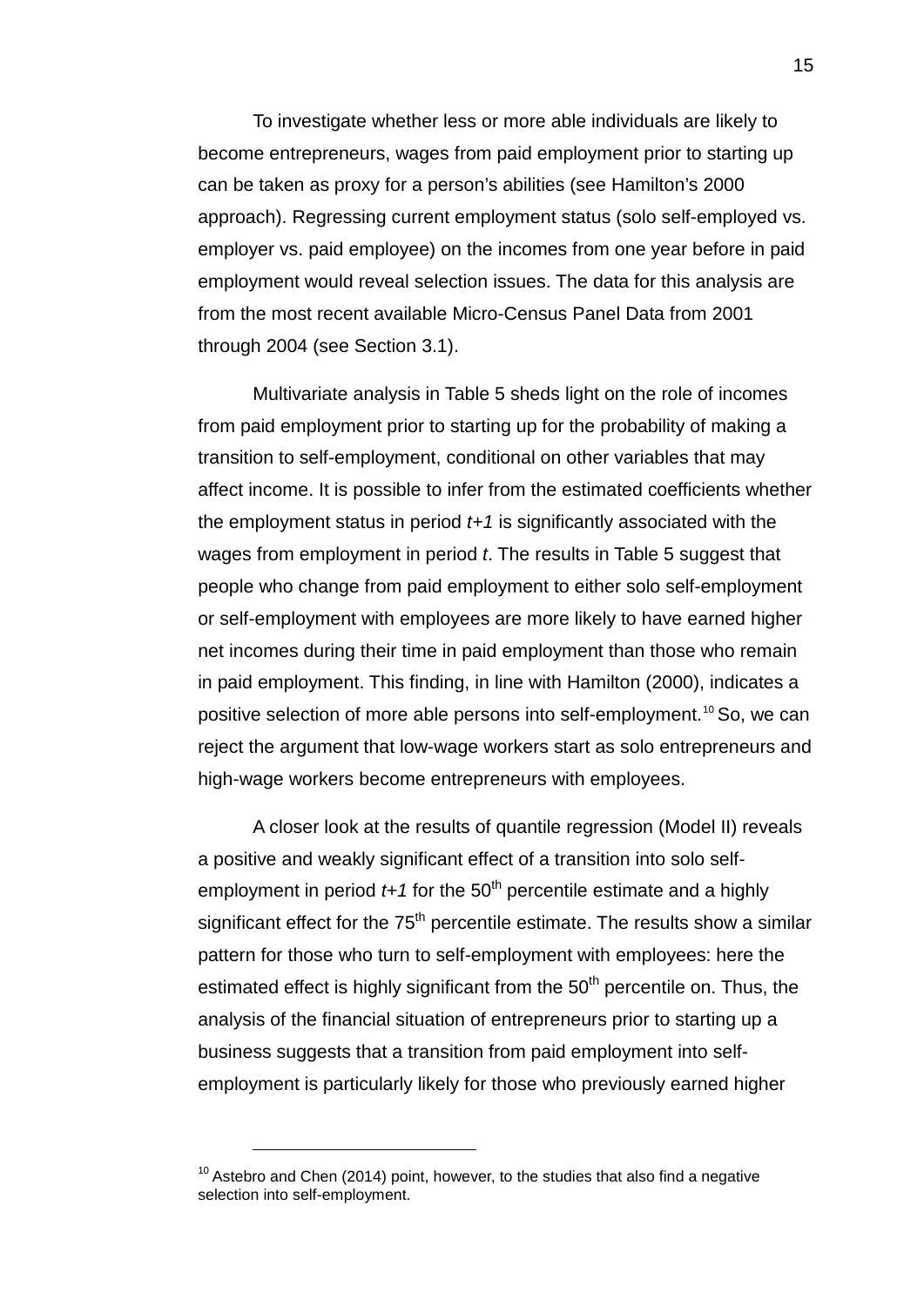|                                                                | <b>OLS</b>    | Ш<br>Quantile regression |               |               |  |
|----------------------------------------------------------------|---------------|--------------------------|---------------|---------------|--|
|                                                                |               | 25th                     | 50th          | 75th          |  |
|                                                                |               | percentile               | percentile    | percentile    |  |
| Paid employee in t+1                                           |               | Reference                |               |               |  |
| Solo self-employed in t+1                                      | $0.0800**$    | 0.0137                   | $0.0343*$     | $0.140***$    |  |
|                                                                | (0.0391)      | (0.0235)                 | (0.0205)      | (0.0221)      |  |
| Self-employed with employees                                   | 0.0992***     | 0.0132                   | 0.0997***     | $0.274***$    |  |
| in $t+1$                                                       | (0.0384)      | (0.0267)                 | (0.0233)      | (0.0251)      |  |
| Age                                                            | 0.0694***     | $0.0737***$              | $0.0545***$   | $0.0410***$   |  |
|                                                                | (0.00232)     | (0.00151)                | (0.00130)     | (0.00139)     |  |
| Age, squared                                                   | $-0.00069***$ | $-0.00081***$            | $-0.00058***$ | $-0.00039***$ |  |
|                                                                | $(2.84e-05)$  | $(1.81e-05)$             | $(1.57e-05)$  | $(1.70e-05)$  |  |
| Male                                                           | $0.285***$    | $0.299***$               | $0.232***$    | $0.197***$    |  |
|                                                                | (0.00638)     | (0.00443)                | (0.00380)     | (0.00409)     |  |
| Married                                                        | $-0.0275***$  | 0.000653                 | 0.0164***     | $0.0120**$    |  |
|                                                                | (0.00800)     | (0.00540)                | (0.00493)     | (0.00557)     |  |
| Children in household                                          | 0.0863***     | 0.0686***                | 0.0944***     | $0.136***$    |  |
|                                                                | (0.00589)     | (0.00451)                | (0.00393)     | (0.00422)     |  |
| German                                                         | 0.00242       | $-0.0116$                | 0.00361       | 0.0361***     |  |
|                                                                | (0.0115)      | (0.00876)                | (0.00757)     | (0.00814)     |  |
| Years in current job                                           | 0.00509***    | $0.0136***$              | $0.0106***$   | 0.00656***    |  |
|                                                                | (0.000838)    | (0.000634)               | (0.000564)    | (0.000614)    |  |
| Years in current job, squared                                  | $-0.000019$   | $-0.00018***$            | $-0.00012***$ | $-0.00006***$ |  |
|                                                                | $(2.32e-05)$  | $(1.81e-05)$             | $(1.63e-05)$  | $(1.77e-05)$  |  |
| School attendance without<br>university entrance qualification |               | Reference                |               |               |  |
| University entrance qualification                              | $0.158***$    | $-0.00413$               | $0.0580***$   | $0.187***$    |  |
|                                                                | (0.0282)      | (0.0175)                 | (0.0153)      | (0.0165)      |  |
| Vocational degree                                              | $0.305***$    | $0.341***$               | $0.276***$    | $0.220***$    |  |
|                                                                | (0.00961)     | (0.00609)                | (0.00558)     | (0.00616)     |  |
| Tertiary degree                                                | $0.667***$    | $0.677***$               | $0.655***$    | $0.640***$    |  |
|                                                                | (0.0131)      | (0.00865)                | (0.00773)     | (0.00847)     |  |
| Industry dummies                                               | Yes***        | Yes***                   | Yes***        | Yes***        |  |
| Regional dummies                                               | Yes***        | Yes***                   | Yes***        | Yes***        |  |
| Year dummies                                                   | Yes***        | Yes***                   | Yes***        | Yes***        |  |
| Number of observations                                         | 61,728        | 61,728                   | 61,728        | 61,728        |  |
| Pseudo R-squared                                               |               | 0.2231                   | 0.2041        | 0.1907        |  |
| F-statistic                                                    | 443.76***     |                          |               |               |  |

### Table 5: Selection into self-employment based on differentials in income from paid employment

*Note:* The dependent variable is the logarithm of hourly incomes in *t={2001,2002,2003}*. Standard errors (in parentheses) are clustered by individual in model I. \*\*\* Statistically significant at the 1 percent level. \*\* Statistically significant at the 5 percent level. \* Statistically significant at the 10 percent level.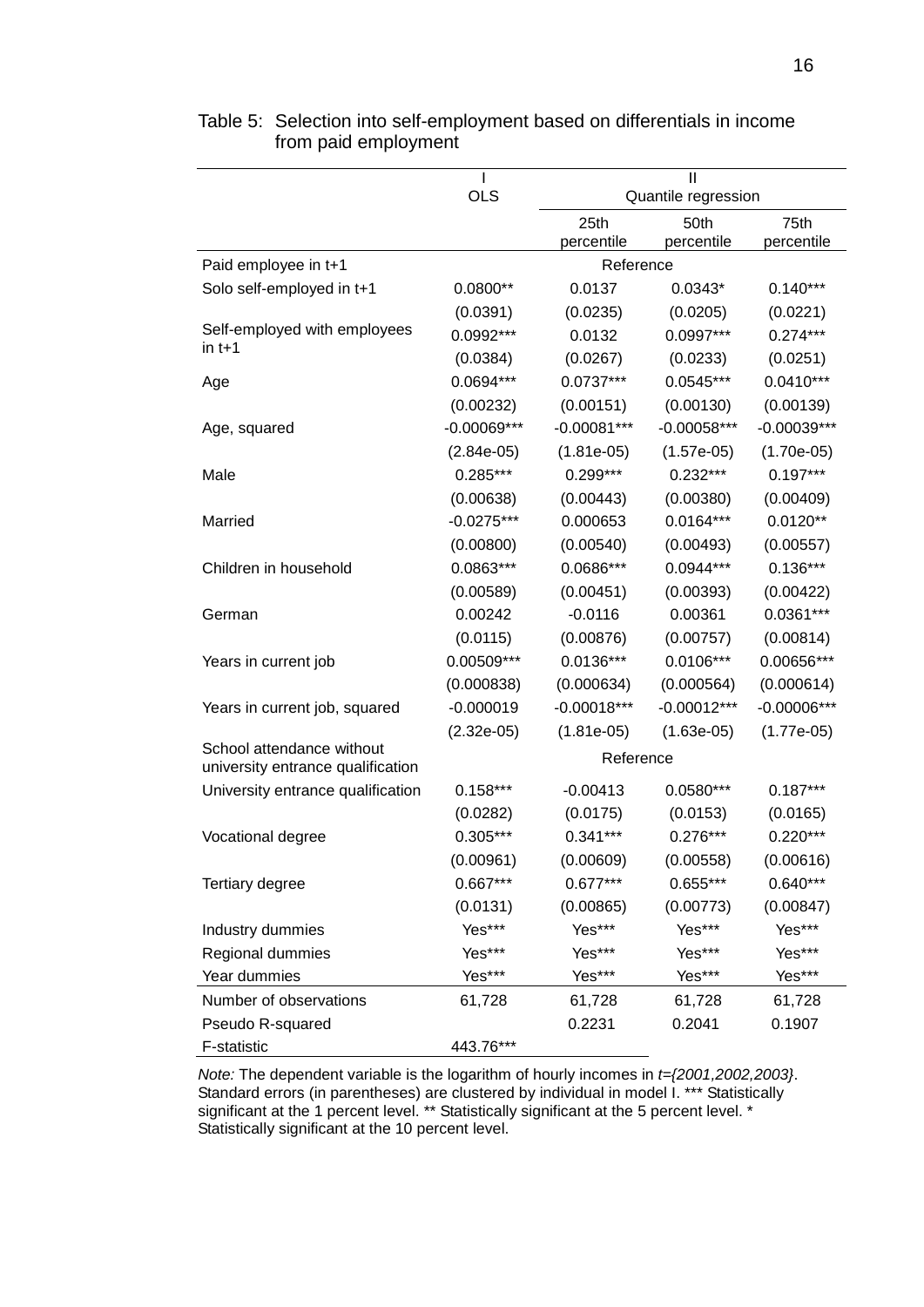incomes in paid employment. The income from paid employment of future self-employed at lower percentiles is not significantly different from the income of people who remained in paid employment.

#### **5. Under-reporting and over-reporting income**

Both Åstebro and Chen (2014) and Sarada (2013) present evidence that the self-employed in the United States have a pronounced tendency to underreport their incomes. They argue that the common finding of selfemployed persons earning less is reversed when accounting for this underreporting. Their evidence is based on the data for expenditures for food that is not available in the German Micro-Census. For this reason, it is not possible to test an underreporting bias in a comparable way. If such a bias were present, however, it would even strengthen our basic finding that many self-employed persons earn more than in paid employment.

One could also argue that entrepreneurial net earnings are overestimated in the data. The reason is that self-employed people in Germany are less subject to obligatory social insurance payments than paid employees.[11](#page-17-0) If self-employed people who are not obliged to pay for social insurance tend not to have voluntary insurance—say, due to low incomes or less risk aversion—their reported net incomes may be not fully comparable to the net incomes of their paid employee counterparts.

We test whether differences in social insurance payments of the selfemployed and the paid employees significantly affect the difference in their incomes using information about social insurance in the Micro-Census. We add to the earnings regression interaction terms between being selfemployed (with or without employees) and the variable indicating whether social insurance is being paid.

<span id="page-19-0"></span> $11$  While employers discharge contributions to pension, unemployment, health and longterm care insurances for their employees, self-employed people in general have to pay compulsory contributions only for health and long-term care insurance but may voluntarily choose to pay contributions to other insurances. There are, however, several exceptions from this rule. Particularly, self-employed craftsmen, teachers, artists, writers, those in care services, medical doctors, tax consultants and several other occupational groups are subject to further compulsory social insurance.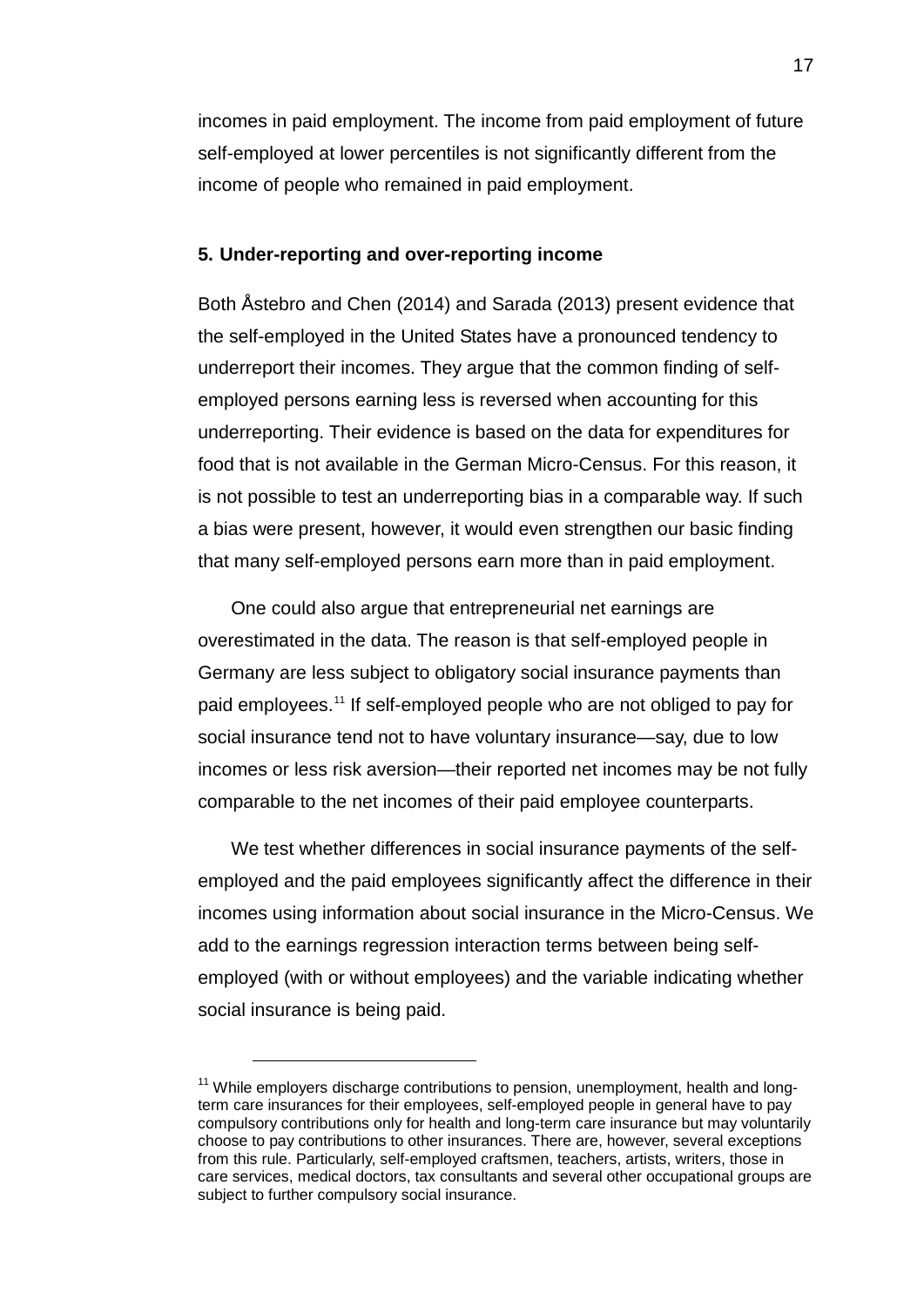Table A3 in the Appendix shows interaction effects between employment status (solo self-employed or employer) and a dummy variable that indicates whether a respondent pays for private social insurance or not (column I). Since it can be argued that self-employed with high incomes are more likely to pay for private social insurance than selfemployed with lower incomes, we distinguish between private and obligatory pension insurance. In the latter case, the results should not be disturbed by a possible income-based selection bias (column II in appendix Table A3).

Obligatory insurance is paid for by 95.5 percent of paid employees, 16.6 percent of solo self-employed, and 10.8 percent of self-employed with employees. Private life insurance is paid for by about 38 percent of paid employees, 42.5 percent of solo self-employed, and 63 percent of selfemployed with employees. The interaction effects between both types of self-employment and payments of private life insurance are statistically significant and positive. The solo self-employed with private life insurance tend to earn higher incomes than solo self-employed without such insurance, though both types of solo entrepreneurs on average earn lower incomes than their paid employee counterparts. Returns are similar whether solo entrepreneurs are subject to compulsory pension insurance or not. In both cases, they are lower than the returns to paid employment. Thus, over-reporting incomes from self-employment is unlikely to be an issue here.

#### **6. Summary, conclusions, and further research**

In this analysis, we address the entrepreneurial income puzzle: Why do many individuals remain in self-employment even though they could earn more if they would accept a job as paid employee? We have doubts about whether there really is such a puzzle. We can confirm the results of previous studies on returns from entrepreneurship, as summarized by Åstebro and Chen (2014). We observe that the median self-employed person in Germany does not earn significantly more per work-hour than the median wage worker, even while confronted with a much higher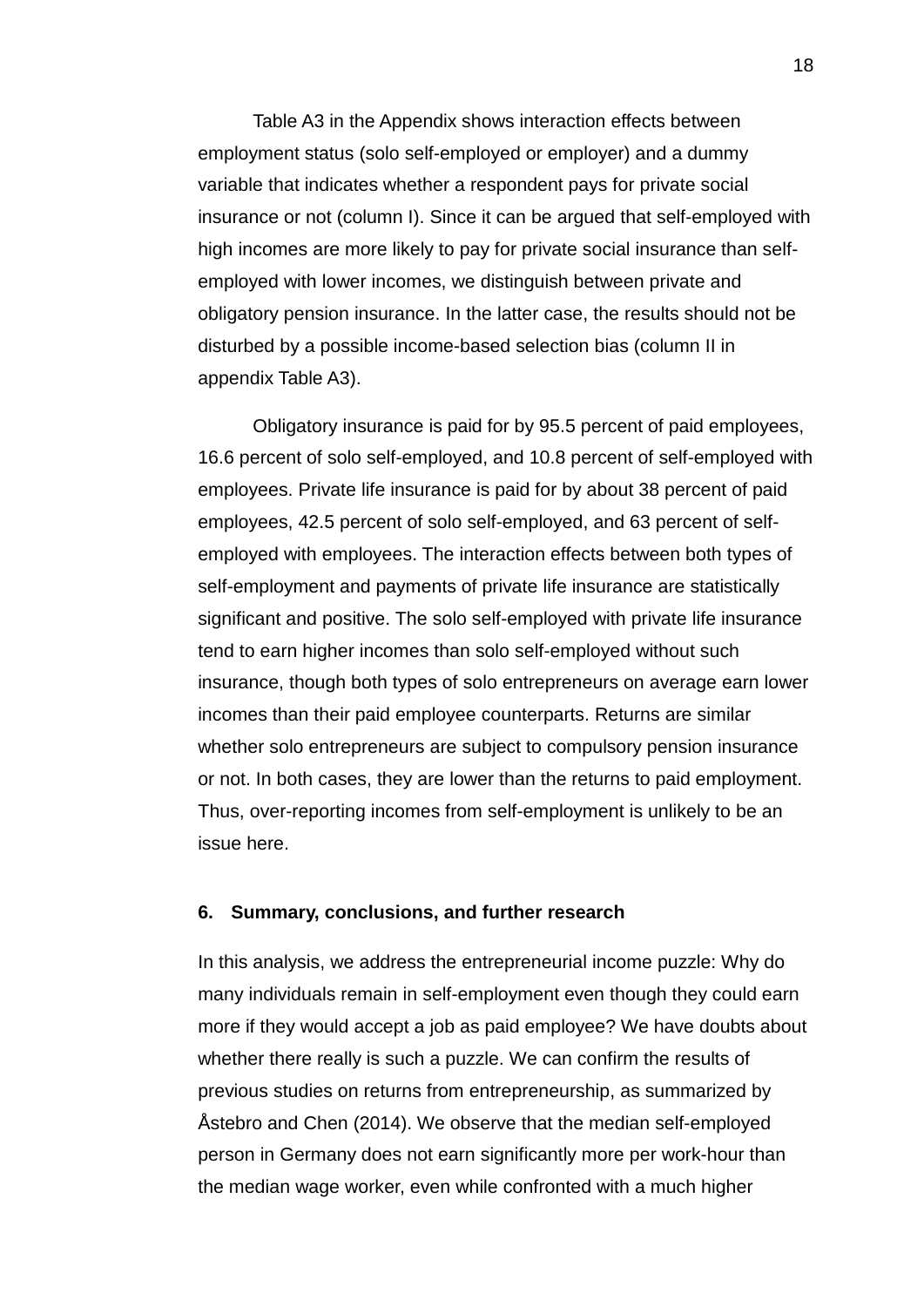variance in incomes. We also observe the same skewness in the distribution of incomes with superstar effects, thus very few self-employed have extremely high earnings. Moreover, self-employed persons on average work considerably longer hours than paid employees.

Such aggregate data suggest that entrepreneurship does not pay. But more disaggregated analysis provides important insights. The differences in returns from entrepreneurship are substantial for different types of self-employed. The median self-employed with employees earns 22 percent more per hour than the median wage worker, and compared with wage workers, the standard deviation in incomes is "only" 2.3 times larger. In contrast, the median solo entrepreneur earns a lower hourly income than the median wage worker, and the standard deviation of hourly earnings is almost 4 times larger. What might explain why solo entrepreneurs have higher standard deviations in incomes than selfemployed with employees? One possibility is their higher income-risk; another is their greater heterogeneity.

How can these new results be incorporated into existing theories of entrepreneurship? First, they clearly point to the relevance of risk-related approaches to entrepreneurship. The fact that a transition into selfemployment pays for the majority of self-employed, if they are not just solo self-employed but also employ other people, shows that this higher risk tolerance may be rewarded by higher incomes. We, further, see indirect confirmation of the approach of Holmes and Schmitz (1990), who emphasize that specific abilities increase the probability of success.

At least three groups of solo entrepreneurs deserve further attention. First are the superstars who earn high incomes. The mere finding that such superstars are among the solo entrepreneurs makes clear that solo self-employment is not just the choice for low-income individuals driven by the necessity to set up a business. Second are those with a university entrance qualification ('Abitur') who are better off when being their own boss than when employed. These two groups give rise to the question why do they have higher incomes than paid employees?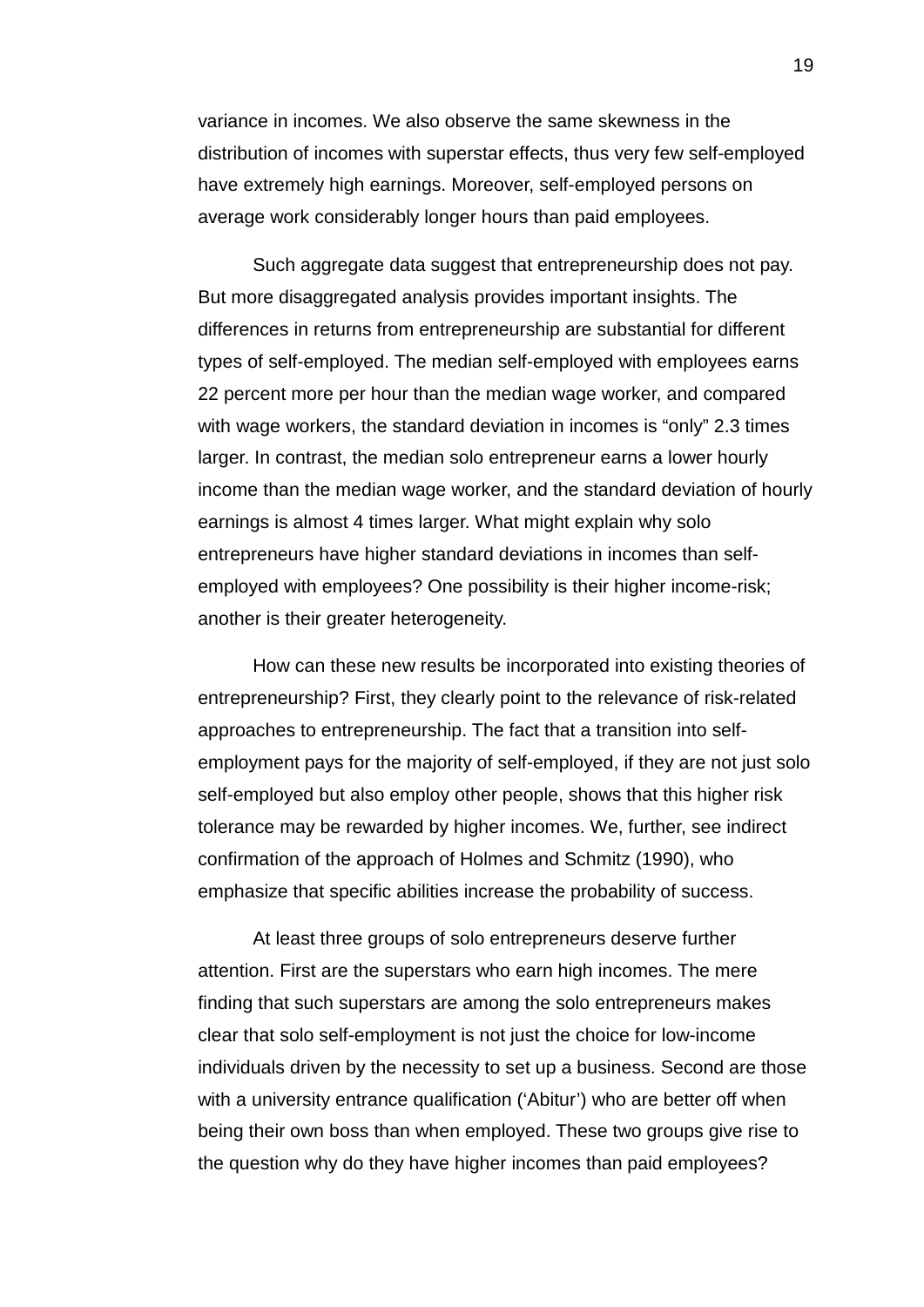Third are solo entrepreneurs who gain less than they would probably earn if employed. Why do they remain in the market?

One reason for higher incomes among the first two groups of solo self-employed may be imperfections in the labor market. Salaried pay might be too rigid for these two groups. Strong orientation at the formal qualification may lead to low wage payments for those without further professional qualifications, and ceilings may limit wages for highly qualified employees. Other market-based explanations could be weak bargaining positions or an oversupply of workers lacking further professional qualification, or imperfect evaluation of their productivity. It may also be that some solo entrepreneurs can specialize more on their talents than would have been possible in paid employment (say, by providing special services), thus increasing both their productivity and income.

With regard to the question why some individuals, mostly solo entrepreneurs, remain in self-employment when they could earn more in paid employment, we should, first of all, be aware that our cross-sectional data provide only snapshots. Earlier analysis shows that up to 50 percent of all entrepreneurs exit self-employment within five years of having launched their business, and many of them return to wage employment exactly because they can earn higher incomes (Caliendo and Kritikos 2010). Some low-income entrepreneurs may thus give up their venture. And those who remain in solo self-employment and accept lower incomes might do so for various reasons. One explanation could be that they are not aware of their lower incomes because they compare monthly not hourly incomes. Or they may feel forced to remain self-employed due to a lack of alternatives in wage employment. Or they may deliberately remain self-employed because they prefer to be their own boss. As they are not hiring others in their business to earn higher incomes, non-monetary utility seems to be at play for solo entrepreneurs.

Our analysis points to several topics that should be analyzed in future research. First, we need to know more about the diverse types of entrepreneurs, their former careers, their skills and motivations, as well as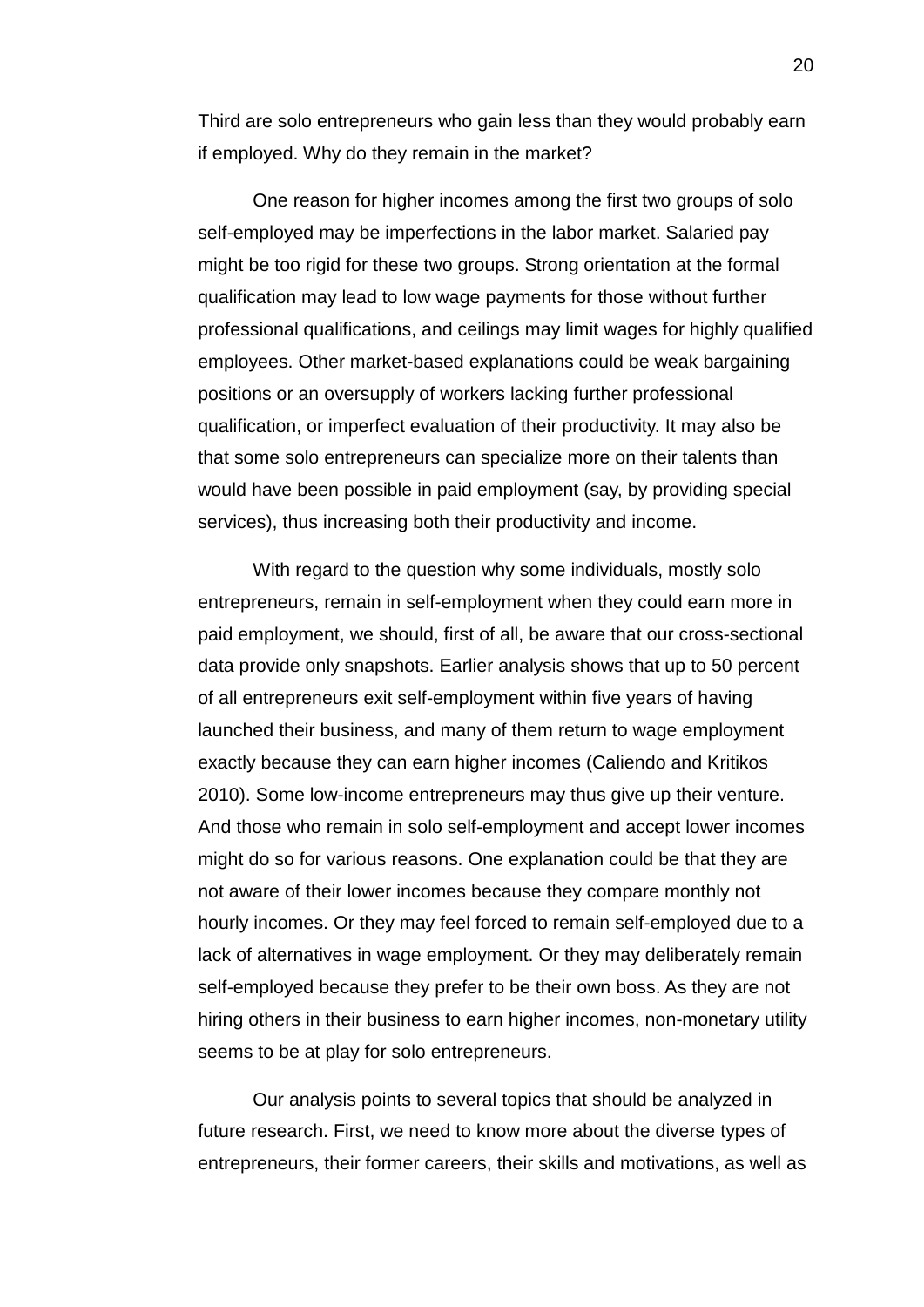the businesses they are running.<sup>[12](#page-19-0)</sup> Second, we need to gain a better understanding of what distinguishes entrepreneurs who hire employees from solo entrepreneurs. Third, we need better longitudinal data to go beyond just a snapshot of the incomes from entrepreneurship in one period. Such data could show how self-employed people react to lower incomes—if they switch to paid employment or if they remain in entrepreneurship. In particular, we should try to understand under what conditions individuals who earn less in self-employment than in wage employment remain in self-employment. Is it labor market rigidities, own preferences (and non-pecuniary utility from self-employment), or incomplete information about income alternatives that drive this occupational choice?

In sum: the common assertion that self-employed persons tend to earn less than paid employees does not hold true. Despite considerable heterogeneity, many but not all self-employed earn more. To what extent this positive gain can be sufficient to reward their entrepreneurial initiative and to compensate for bearing more risk remains open and needs to be addressed in future research. In this context, it should also be analyzed, why solo entrepreneurs have greater variance in income than selfemployed with employees.

 $12$  Unfortunately, virtually all of the available longitudinal datasets such as the Panel Studies on Entrepreneurial Dynamics (PSED; see Davidsson and Gordon 2012; Reynolds and Curtin 2011) relate either to the founder or to businesses, but do not include information on both.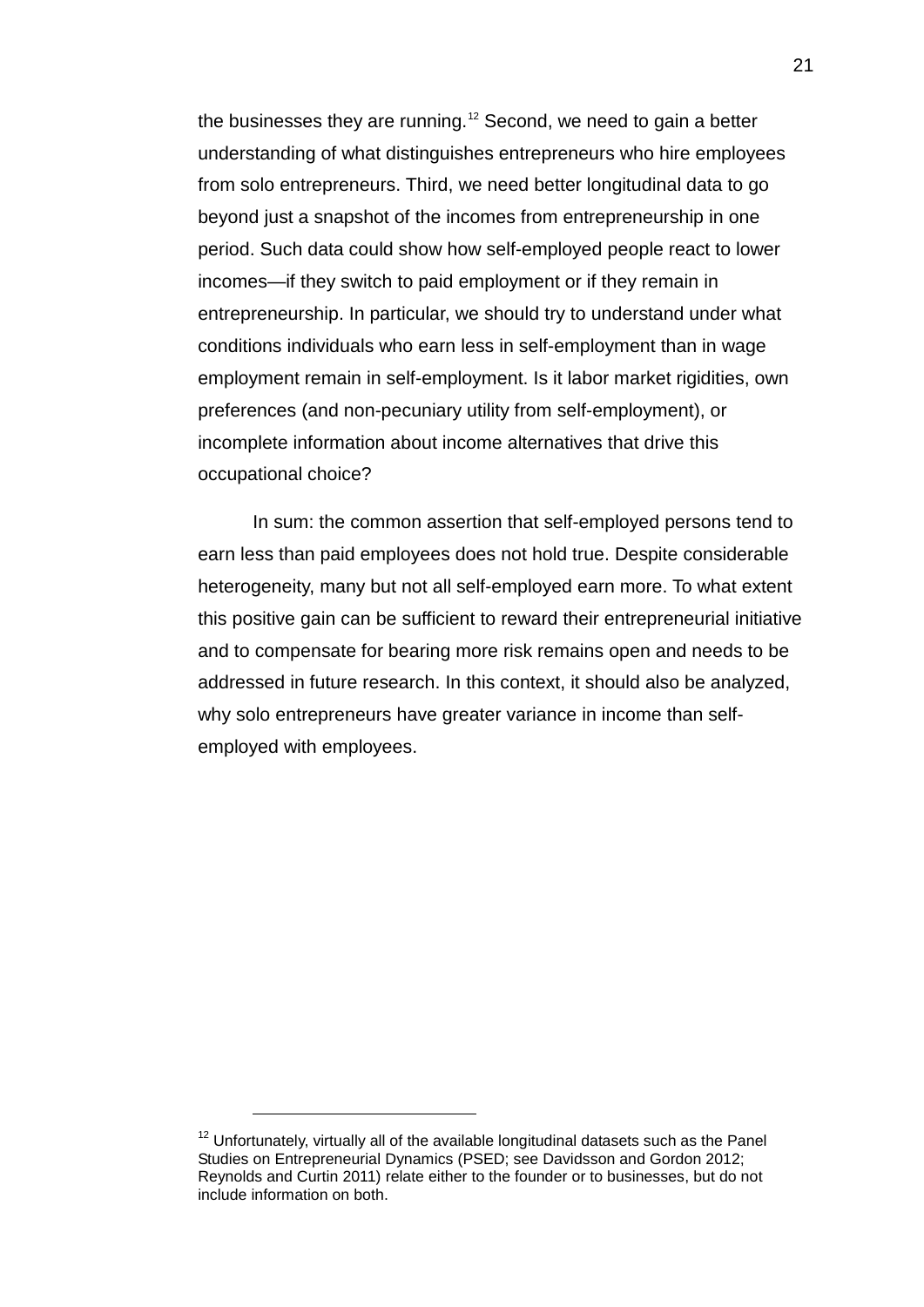#### **References**

- Åstebro, Thomas, Pontus Braunerhjelm, and Anders Broström (2013): The returns to academic entrepreneurship. *Industrial and Corporate Change*, 22, 281–311.
- Åstebro Thomas and Jing Chen (2014): The entrepreneurial earnings puzzle: Mismeasurement or real? *Journal of Business Venturing*, 29, 88-105.
- Åstebro Thomas, Jing Chen, Peter Thompson (2011): Stars and Misfits; Self-Employment and Labor Market Frictions. *Management Science*, 57, 1999-2017.
- Benz, Matthias and Bruno S. Frey (2008): Being Independent is a Great Thing: Subjective Evaluations of Self-Employment and Hierarchy. *Economica*, 75, 362-383.
- Braguinsky, Serguey, Steven Klepper, and Atsushi Ohyama (2012): High-Tech Entrepreneurship. *Journal of Law and Economics*, 55, 869- 900.
- Caliendo, Marco, Frank M. Fossen and Alexander S. Kritikos (2010): The Impact of Risk Attitudes on Entrepreneurial Survival. *Journal of Economic Behavior and Organization* 76, 45-63.
- Caliendo, Marco, Frank M. Fossen and Alexander S. Kritikos (2014): Personality Characteristics and the Decisions to become and stay self-employed. *Small Business Economics*, 42, 787–814.
- Caliendo, Marco and Alexander S. Kritikos (2010): Start-ups by the Unemployed: Characteristics, Survival and Direct Employment Effects. *Small Business Economics* 35, 71-92.
- Davidsson, Per and Scott R. Gordon (2012): Panel studies of new venture creation: a methods-focused review and suggestions for future research. *Small Business Economics*. 39, 853–876.
- Evans, David and Boyan Jovanovic (1994): An Estimated Model of Entrepreneurial Choice under Liquidity Constraints. *Journal of Political Economy*, 97, 808-827.
- Fairlie, Robert W. (2005): Entrepreneurship and Earnings among Young Adults from Disadvantaged Families. *Small Business Economics*, 25(3), 223-236.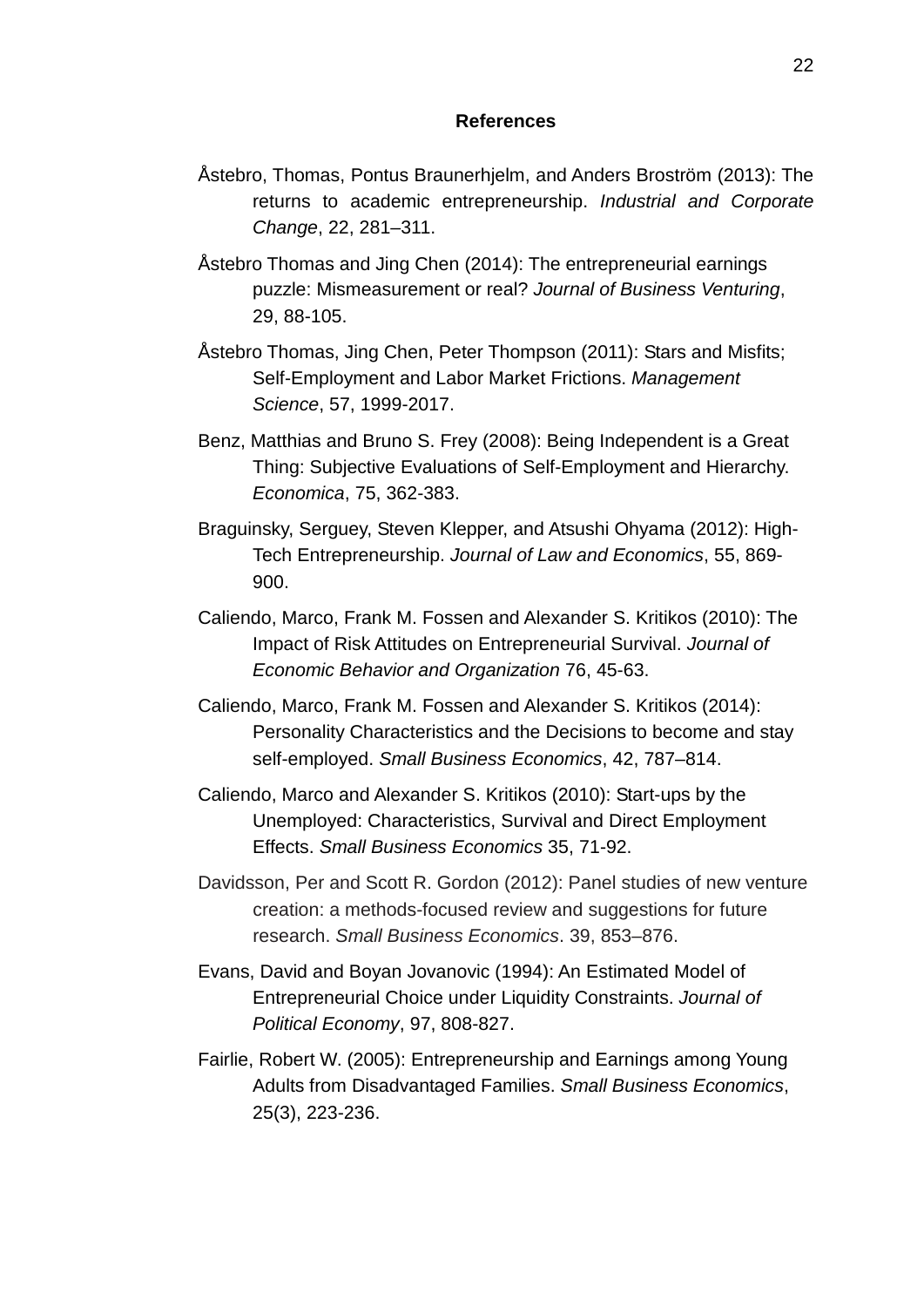- Fritsch, Michael, Alexander Kritikos and Alina Rusakova (2012): Who Starts a Business and Who is Self-Employed in Germany. IZA Discussion Paper No. 6326.
- Hamilton, Barton H. (2000): Does Entrepreneurship Pay? An Empirical Analysis of the Returns to Self-Employment. *Journal of Political Economy*, 108, 604-631.
- Henrekson Magnus and Tino Sanandaji (2013): Small business activity does not measure entrepreneurship. *PNAS*, online available: www.pnas.org/cgi/doi/10.1073/pnas.1307204111.
- Holmes, T. and J. Schmitz (1990). A Theory of Entrepreneurship and Its Application to the Study of Business Transfers. *Journal of Political Economy*, 98, 265-294.
- Hyytinen, Ari, Pekka Ilmakunnas and Otto Toivanen (2013): The return-toentrepreneurship puzzle. *Labour Economics*, 20, 57–67.
- Jovanovic, Boyan (1982): Selection and the Evolution of Industry. *Econometrica*, 50, 649-670.
- Kihlstrom, R., Laffont, J. (1979). A General Equilibrium Theory of Firm Formation Based on Risk Aversion. *Journal of Political Economy,* 87, 719–748.
- Kneiding, Christoph and Alexander S. Kritikos (2013): Funding Self-Employment – the role of Consumer Credit, *Applied Economics*, 45, 1741-1749.
- Knight, Frank H. (1921): *Risk, Uncertainty and Profit*. New York: Houghton Mifflin.
- Koellinger, Philipp, Maria Minniti, and Christian Schade (2007): I think I can, I think I can: Overconfidence and entrepreneurial behavior. *Journal of Economic Psychology*, 28, 502-527.
- Lucas, Robert E. (1978): On the Size Distribution of Business Firms. *Bell Journal of Economics*, 9, 508-523.
- Manager Magazin (2013): Die 500 reichsten Deutschen, October 7.
- MacDonald, G.M. (1988): The Economics of Rising Stars. *American Economic Review*, 78, 155-165.
- Martin, Johannes (2013): The Impact on Earnings When Entering Self-Employment — Evidence for Germany. SOEPpapers on Multidisciplinary Panel Data Research No. 537 / 2013, Berlin: German Institute for Economic Research (DIW).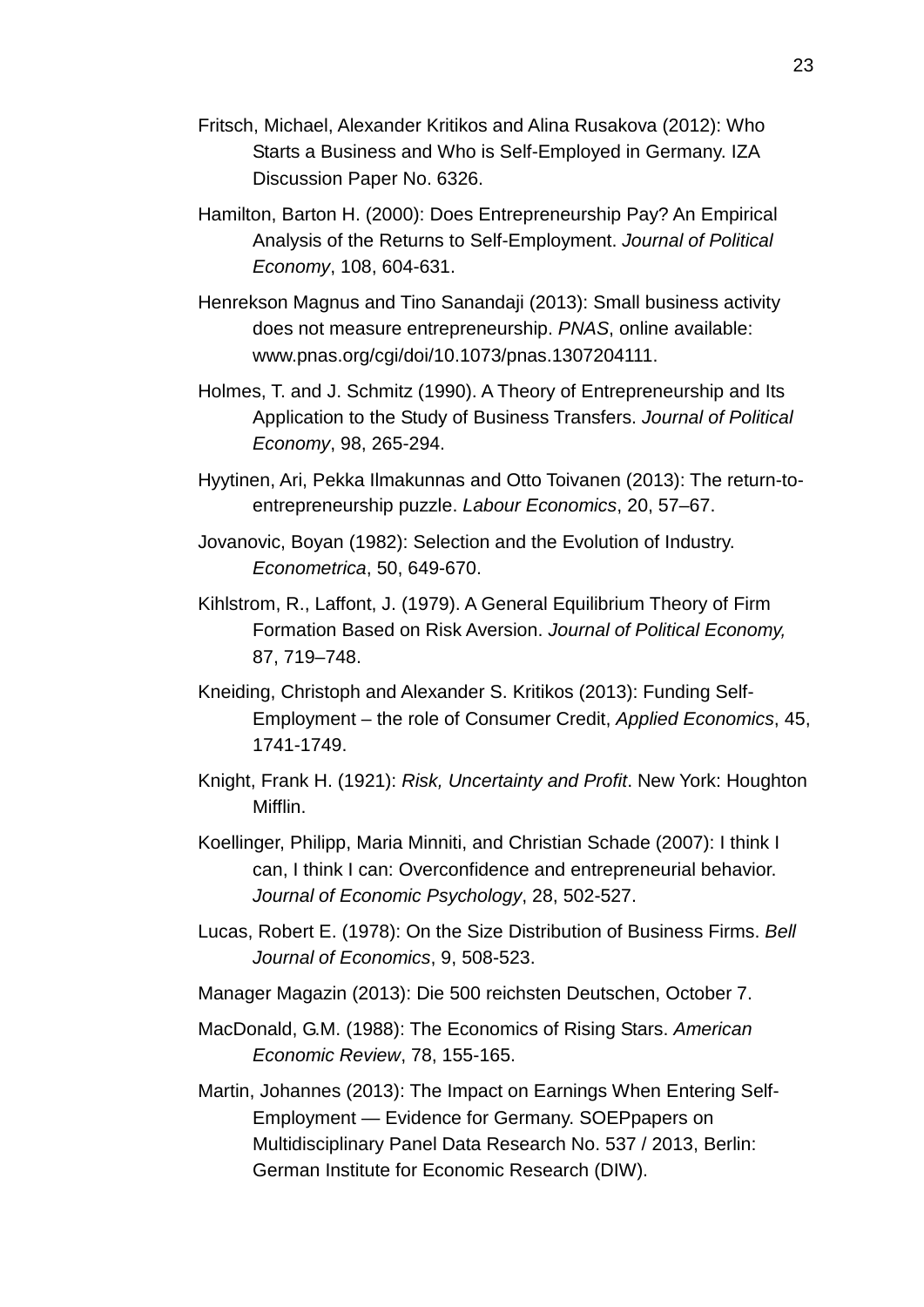- Merz, Joachim (2006): Hohe und niedrige Einkommen: Neue Ergebnisse zu freien und anderen Berufen mit den Mikrodaten der Einkommensteuerstatistik. Working Paper No. 59, Universtiy of Lueneburg, Forschungsinstitut Freie Berufe (FFB).
- Millan, Jose Maria, Jolanda Hessels, Roy Thurik and Rafael Aguado (2011): Determinants of job satisfaction: a European comparison of self-employed and paid employees. *Small Business Economics*, 40, 651-670.
- Parker, Simon C. (1999): The Inequality of Employment and Self-Employment Incomes: A Decomposition Analysis For the U.K. *Review of Income and Wealth*, 45(2), 263-274.
- Reynolds, Paul D. and Richard T. Curtin (2011): United States: panel study of entrepreneurial dynamics I, II; overview. In Paul D. Reynolds and Richard T. Curtin (eds): *New Business Creation: An International Overview*, pp. 255–294, Springer, New York, NY.
- Sarada (2013): The Unobserved Returns from Entrepreneurship, Disc. Paper, Duke University.
- Schimpl-Neimanns, Bernhard (1998): Analysemoglichkeiten des Mikrozensus. ZUMA-Nachrichten, 22(42), 91-122.
- Smolny, Werner and Matthias Kirbach (2011): Wage differentials between East and West Germany: are they related to the location or to the people? *Applied Economic Letters*, 189, 873-879.
- Taylor, Mark P. (1996): Earnings, Independence Or Unemployment: Why Become Self-Employed? *Oxford Bulletin of Economics and Statistics*, 58(2), 253-266.
- Van Stel, André, Gerard Scholman and Sander Wennekers (2012): Solo self-employed versus employer entrepreneurs: prevalence, determinants and macro-economic impact. Zoetemeer: EIM Research Report No. H201212.
- Wagner, Gert G., Joachim R. Frick and Jürgen Schupp (2007): The German socio-economic panel study (SOEP) - Scope, evolution and enhancements. *Journal of Applied Social Science Studies*, 127, 139–169.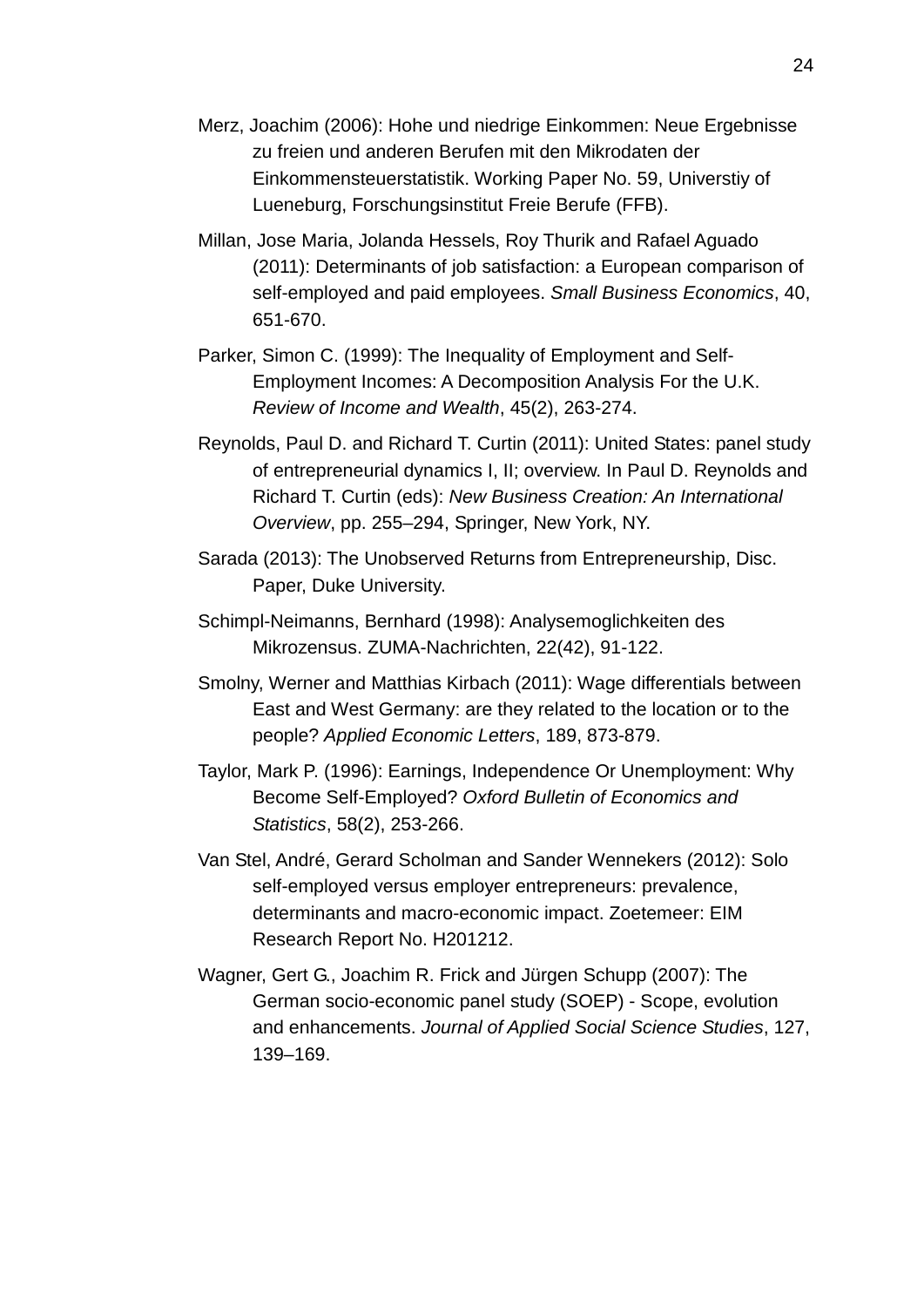# **Appendix**

Table A1: Descriptive statistics for independent variables.

|                                                                     |                               |                       |           |                       |               |                       |        | Self-employed without |        | Self-employed with    |
|---------------------------------------------------------------------|-------------------------------|-----------------------|-----------|-----------------------|---------------|-----------------------|--------|-----------------------|--------|-----------------------|
|                                                                     | Paid employees<br>Full sample |                       |           |                       | Self-employed | employees             |        | employees             |        |                       |
|                                                                     | Mean                          | Standard<br>deviation | Mean      | Standard<br>deviation | Mean          | Standard<br>deviation | Mean   | Standard<br>deviation | Mean   | Standard<br>deviation |
| Age                                                                 | 41.565                        | 11.617                | 41.088    | 11.705                | 45.692        | 9.905                 | 44.747 | 10.336                | 46.891 | 9.191                 |
| Years in current job<br>Without university-entrance                 | 10.366                        | 9.903                 | 10.307    | 10.001                | 10.870        | 8.989                 | 9.023  | 8.445                 | 13.211 | 9.113                 |
| qualification & without<br>vocational degree<br>University-entrance | 0.123                         | 0.328                 | 0.031     | 0.174                 | 0.037         | 0.190                 | 0.059  | 0.235                 | 0.051  | 0.220                 |
| qualification without further<br>degree                             | 0.032                         | 0.175                 | $0 - 131$ | 0.337                 | 0.056         | 0.229                 | 0.052  | 0.221                 | 0.019  | 0.138                 |
| Vocational degree                                                   | 0.684                         | 0.465                 | 0.695     | 0.460                 | 0.590         | 0.492                 | 0.575  | 0.494                 | 0.610  | 0.488                 |
| Tertiary degree                                                     | 0.161                         | 0.368                 | 0.143     | 0.351                 | 0.317         | 0.465                 | 0.315  | 0.464                 | 0.319  | 0.466                 |
| Married                                                             | 0.563                         | 0.496                 | 0.555     | 0.497                 | 0.632         | 0.482                 | 0.561  | 0.496                 | 0.722  | 0.448                 |
| Children in household                                               | 0.342                         | 0.474                 | 0.339     | 0.473                 | 0.367         | 0.482                 | 0.332  | 0.471                 | 0.412  | 0.492                 |
| German                                                              | 0.929                         | 0.256                 | 0.930     | 0.255                 | 0.923         | 0.267                 | 0.910  | 0.286                 | 0.939  | 0.239                 |
| Male                                                                | 0.528                         | 0.499                 | 0.513     | 0.500                 | 0.662         | 0.473                 | 0.597  | 0.491                 | 0.745  | 0.436                 |
| Working hours per week                                              | 35.800                        | 12.093                | 34.844    | 11.063                | 44.079        | 16.626                | 38.359 | 16.992                | 51.329 | 12.917                |
| Number of observations                                              | 262,249                       |                       | 235,121   |                       | 27,128        |                       | 15,165 |                       | 11,963 |                       |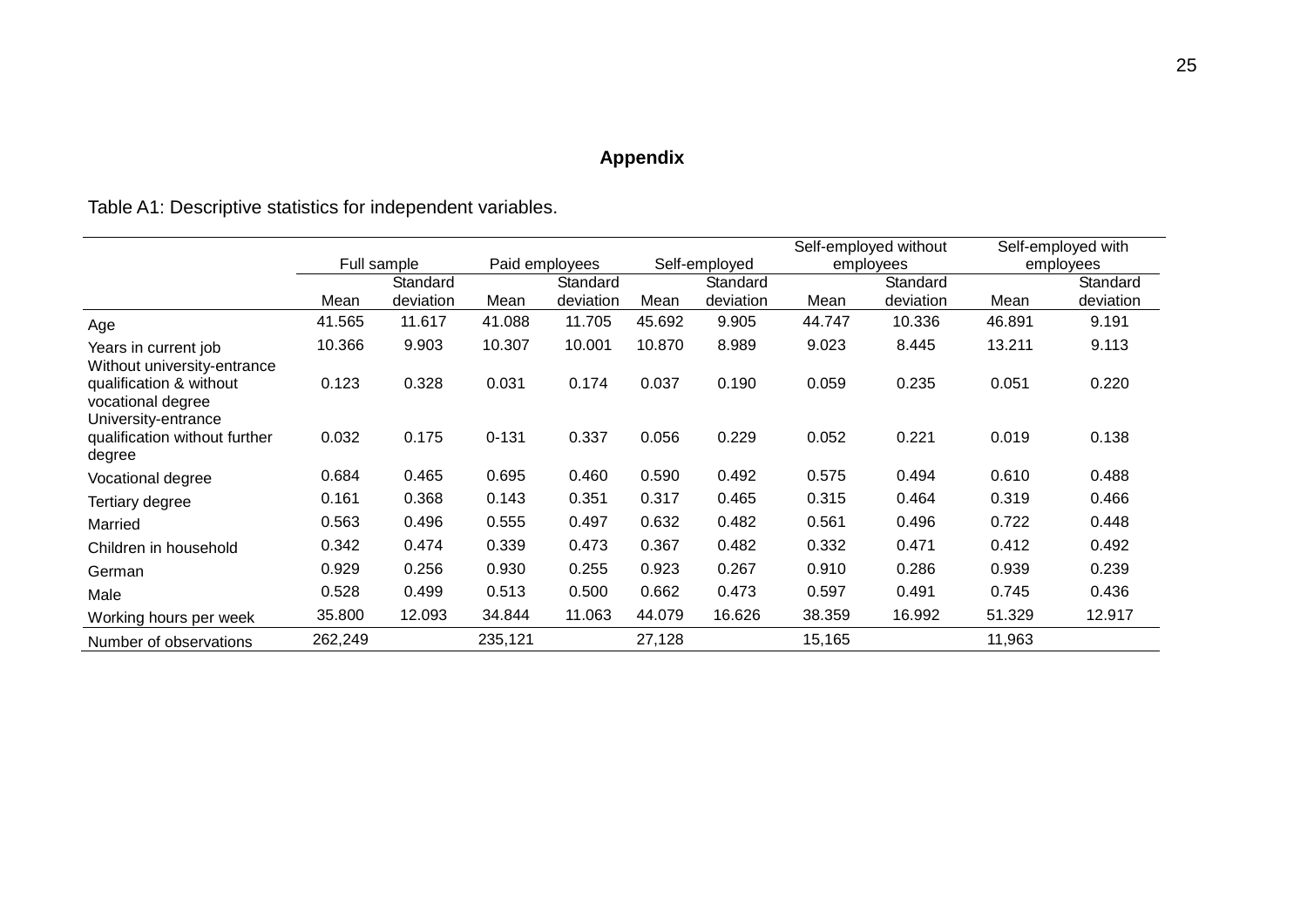|                                         | East          | West           | Primary       | Secondary      | <b>Tertiary</b> |               |               |
|-----------------------------------------|---------------|----------------|---------------|----------------|-----------------|---------------|---------------|
|                                         | Germany       | Germany        | sector        | sector         | sector          | Males         | Females       |
| Paid employees                          |               |                |               | Reference      |                 |               |               |
| Solo self-employed                      | $-0.973***$   | $-0.642***$    | $-0.101$      | $-0.999***$    | $-0.671***$     | $-0.571***$   | $-0.655***$   |
|                                         | (0.0450)      | (0.0279)       | (0.192)       | (0.0541)       | (0.0254)        | (0.0313)      | (0.0381)      |
| Self-employed with                      | $0.342***$    | $0.359***$     | $0.520**$     | 0.00703        | $0.322***$      | $0.651***$    | $0.568***$    |
| employees                               | (0.0610)      | (0.0301)       | (0.202)       | (0.0545)       | (0.0304)        | (0.0306)      | (0.0604)      |
| Vocational degree                       | $1.742***$    | 1.204***       | $1.190***$    | 1.364***       | 1.266***        | 1.484***      | 1.078***      |
|                                         | (0.0361)      | (0.0122)       | (0.0880)      | (0.0199)       | (0.0149)        | (0.0166)      | (0.0163)      |
| Tertiary degree                         | 3.539***      | 2.835***       | 2.561***      | 3.592***       | 2.802***        | 3.384***      | 2.500***      |
|                                         | (0.0428)      | (0.0174)       | (0.167)       | (0.0296)       | (0.0194)        | (0.0224)      | (0.0234)      |
| University entrance                     | $0.833***$    | $0.601***$     | $0.490*$      | $0.428***$     | $0.738***$      | $0.638***$    | $0.317***$    |
| qualification                           | (0.0643)      | (0.0293)       | (0.288)       | (0.0555)       | (0.0303)        | (0.0369)      | (0.0386)      |
|                                         |               |                |               |                |                 |               |               |
| School attendance<br>without university |               |                |               | Reference      |                 |               |               |
| entrance qualification                  |               |                |               |                |                 |               |               |
| Age                                     | $0.185***$    | $0.221***$     | $0.199***$    | $0.252***$     | $0.200***$      | $0.238***$    | $0.247***$    |
|                                         | (0.00538)     | (0.00275)      | (0.0180)      | (0.00439)      | (0.00308)       | (0.00334)     | (0.00360)     |
| Age, squared                            | $-0.00214***$ | $-0.00234***$  | $-0.00215***$ | $-0.00279***$  | $-0.00214***$   | $-0.00264***$ | $-0.00269***$ |
|                                         | $(6.56e-05)$  | $(3.39e-05)$   | (0.000224)    | $(5.43e-05)$   | $(3.81e-05)$    | $(4.11e-05)$  | $(4.44e-05)$  |
|                                         |               |                |               |                |                 |               |               |
| Years in current job                    | $0.0909***$   | $0.0638***$    | $0.0691***$   | 0.0706***      | $0.0671***$     | $0.0777***$   | $0.0597***$   |
|                                         | (0.00243)     | (0.00126)      | (0.00870)     | (0.00198)      | (0.00145)       | (0.00153)     | (0.00165)     |
| Years in current job,<br>squared        | $-0.00116***$ | $-0.000746***$ | $-0.00132***$ | $-0.000703***$ | $-0.000694***$  | $-0.00103***$ | $-0.00062***$ |
|                                         | $(6.75e-05)$  | $(3.45e-05)$   | (0.000242)    | $(5.27e-05)$   | $(4.21e-05)$    | $(4.12e-05)$  | $(4.77e-05)$  |
| Married                                 | $-0.0474***$  | $-0.0153$      | $0.291***$    | $0.330***$     | $-0.248***$     | $0.775***$    | $-0.838***$   |
|                                         | (0.0177)      | (0.00968)      | (0.0691)      | (0.0159)       | (0.0104)        | (0.0126)      | (0.0123)      |
| Children in household                   | $0.446***$    | $0.409***$     | $0.267***$    | $0.402***$     | $0.380***$      | $0.440***$    | $0.187***$    |
| $(1 = yes)$                             | (0.0193)      | (0.00960)      | (0.0712)      | (0.0154)       | (0.0108)        | (0.0118)      | (0.0130)      |
| German                                  | 0.0679        | $0.0615***$    | $-0.553***$   | $-0.0134$      | $0.145***$      | $0.141***$    | $0.0512**$    |
|                                         | (0.0583)      | (0.0149)       | (0.136)       | (0.0247)       | (0.0182)        | (0.0198)      | (0.0221)      |
|                                         | $0.514***$    | $1.077***$     | 0.969***      | $1.184***$     | $0.806***$      |               |               |
| Male                                    | (0.0170)      | (0.00964)      | (0.0697)      | (0.0169)       | (0.00973)       |               |               |
| Working hours per                       | 0.0786***     | $0.108***$     | 0.0802***     | $0.112***$     | $0.0984***$     | 0.0692***     | $0.113***$    |
| month                                   | (0.00112)     | (0.000588)     | (0.00426)     | (0.00120)      | (0.000583)      | (0.000805)    | (0.000710)    |
| Industriy dummies                       |               |                |               | Yes***         |                 |               |               |
| Regional dummies                        |               |                |               | Yes***         |                 |               |               |
| Number of                               |               |                |               |                |                 |               |               |
| observations                            | 55,872        | 206,377        | 3,745         | 82,586         | 162,733         | 138,477       | 123,772       |
| Log Likelihood                          | $-120,004$    | $-468,705$     | $-7,960$      | $-185,507$     | $-370,694$      | $-321,262$    | $-259,980$    |
| Chi <sub>2</sub>                        | 27,077***     | 120,250***     | 1,692***      | 48,450***      | 85,080***       | 82,192***     | 61,241***     |
| Pseudo R2                               | 0.133         | 0.167          | 0.131         | 0.157          | 0.152           | 0.150         | 0.150         |

Table A2: Parameter estimates from earnings regressions.

*Notes:* Results of ordered logit regression. Dependent variable is an interval variable, which represents 24 income groups. Robust standard errors in parentheses. \*\*\* statistically significant at the 1 percent level; \*\* statistically significant at the 5 percent level. Industry dummies are based on *Klassifikation der Wirtschaftszweige* (2008).